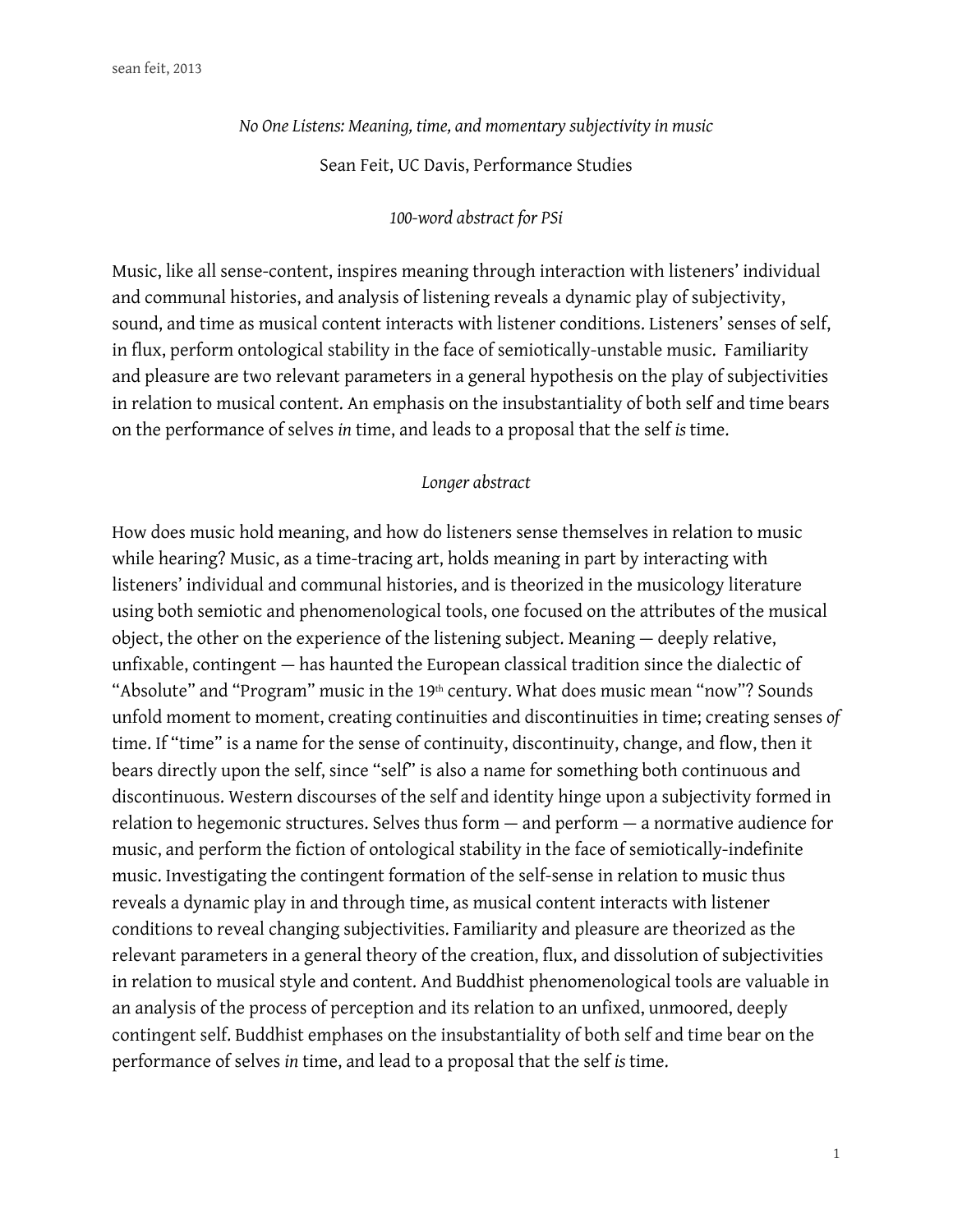What does music mean? And how do listeners understand themselves in relation to music while hearing it? A charged conversation about meaning in music has been a constant in western writing about music since the European nineteenth century at least.<sup>1</sup> Meaning bears directly upon subjectivity. The content humans hear afects how we feel a sense of self in relation to environment, culture, place, and situation, including to power structures and external forces that impact subjectivity directly and often painfully. Music is used by every culture to communicate and share concepts, emotions, and many kinds of symbolic content, though the pathways that "communication" takes can be complex. Music behaves in some ways like language, which communicates specific signs with some consistency, and in some ways like abstract arts and poetic language which attract more idiosyncratic interpretations. This essay touches on both semiotic and phenomenological tools to unpack the experience of subjectivity [what is this subjectivity? Is it the same as singularity? Or particularity? Or self?] that arises while listening to music. I will consider music as a specifcally heard experience, leaving aside for now a discussion of music notation and its relationship to written language. I assert parallels between played-heard music and spoken-heard language in a discussion of musical meaning and its efects without unpacking the complex interpretive issues that arise in consideration of written music as a map of musical realization (and thus as a charged discursive object in its own right). Semiotics assists the understanding of music as it communicates specifc meanings through learned signs, while phenomenology asserts the primacy of perception in ascertaining the meaning or existence of something, and as such elides into a reader-response approach.

<span id="page-1-0"></span><sup>1</sup> See Lawrence Kramer, *Musical Meaning: toward a critical history*, vol. 1 (Berkeley: Univ. of California Press, 2002). A primary hinge of that conversation in European classical music was between the opposing views of music being "absolute" (completely non-referential) or "programmatic" (symbolic and mimetic). The question of whether music expresses "meaning", and how, is by no means resolved in the musicological world.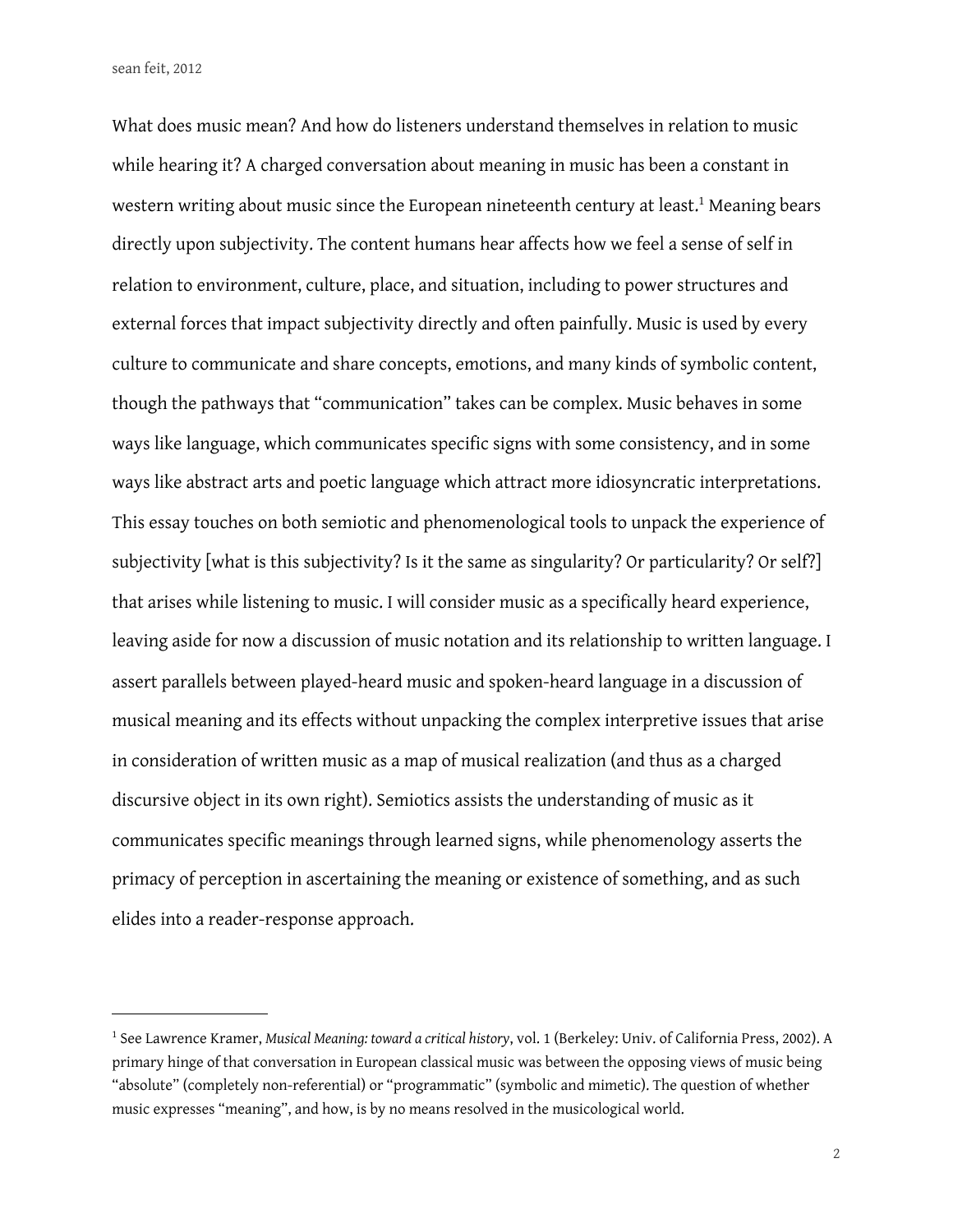#### *Parallels between music and spoken language*

Like spoken language, music communicates meanings that are apparent to those who are educated in its vocabulary and grammar. Every culture's music demonstrates both internally consistent structures and vocabulary (syntactic forms, sound choices, performance preferences) and idiosyncratic variations unique to the style of each community and individual musician. Musical styles occur in part like languages, in broad geographic areas that produce music that is stylistically coherent enough to be familiar to that area's residents, as well as being divided into recognizable regional dialects, with social class (sociolect) and individual (idiolect) variations. The musics of cultures that are geographically (or sociopolitically) distant from each other can operate with such diference in both form and content that a member of one culture who has never heard the music of another culture might express substantial nonunderstanding of it, to the point of not recognizing it as "music" at all. $2$  The judgment of whether a heard sequence of sounds is music or not is primarily a reflection of cultural familiarity, and as such is learned rather than innate.

If we could defne musical competence in the same way as linguistic competence, the subject would be able to say, when listening to an auditory sequence, it is music or it is not music. If such a judgment can be made, it is only with reference to a cultural and historically determined context, and not in reference to universally musical structures or to musical thought in general.<sup>[3](#page-2-1)</sup>

Leaving aside for the moment Wallin and Merker's assertion of "universally musical structures", there is considerable weight in the musicological literature for the view that music functions in part like language — with learned vocabulary, grammar, syntax, semantics,

<span id="page-2-0"></span><sup>2</sup> For a sarcastic but apropos gloss, see Milton Babbitt, "Who Cares if You Listen?," *High Fidelity* (1958). The charge of an unfamiliar style being "not music" seems most often leveled against music a listener doesn't *like*. A Google search of the term "It's not music" led to recent rants primarily directed at "rap" music, and an early rant against "jazz" and "syncopated music" with both religious and race overtones: Anne Shaw Faulkner, "Does Jazz Put the Sin in Syncopation?," *Ladies Home Journal* 1921.

<span id="page-2-1"></span><sup>3</sup> Nils L. Wallin; Björn Merker, *The Origins of Music* (Boston: MIT Press, 2001). 451.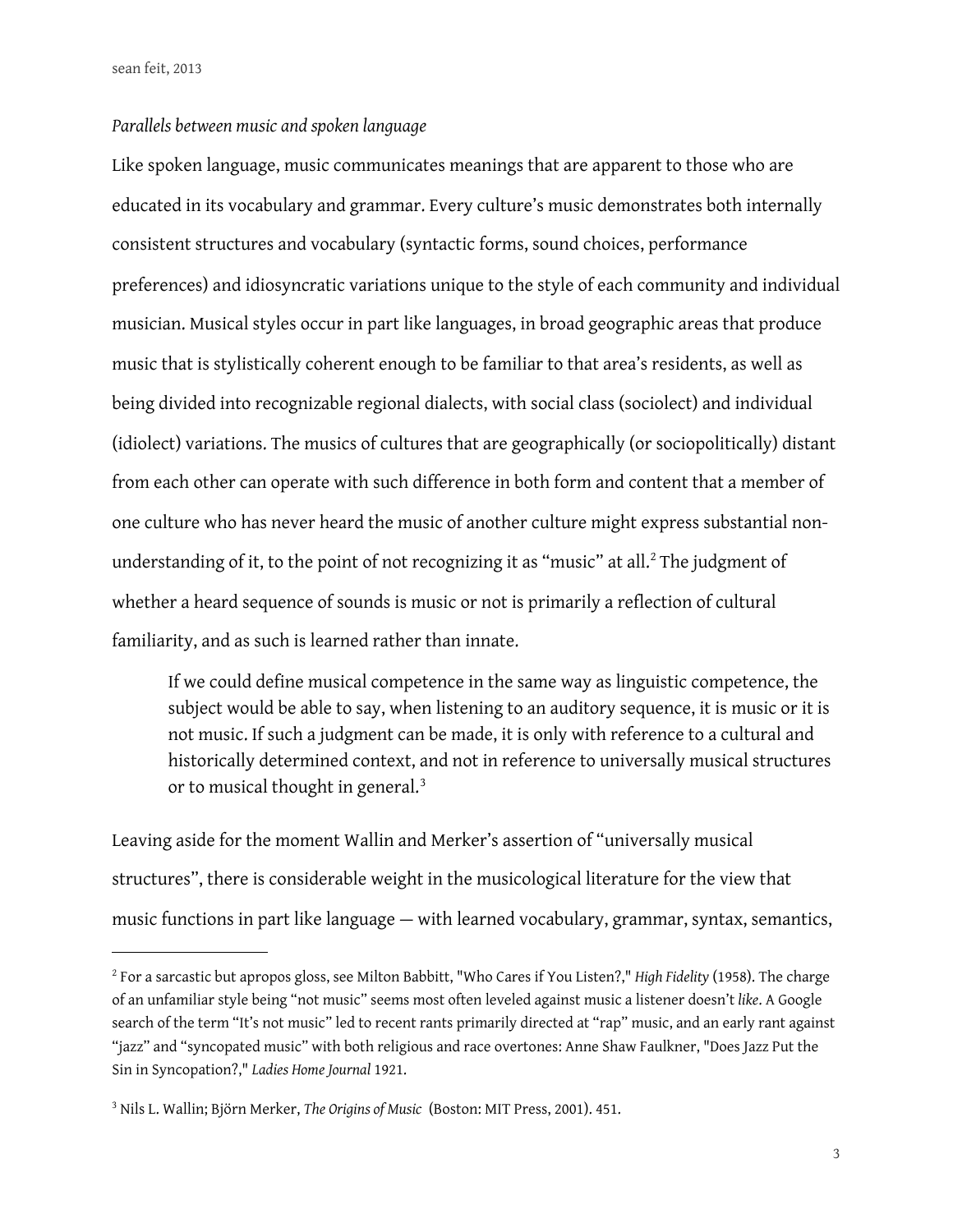and other standard semiotic structures — and in part not. On the side of not, the direct association of individual signs with communally-shared meanings is much less consistent in any form of music than in language. Music, for instance, does not include truth conditions, as both natural and formal or constructed languages do.<sup>[4](#page-3-0)</sup> [Music theory did however for many years (see Croce) argue that music was 'pure'. And only some languages have 'truth' conditions. Plato for example theorized the ideal as a way of demonstrating that truth was impossible to realise/recognise] However, considerable work on music as a system that is linguistic enough to be analyzed semiotically has been undertaken, most centrally since 1994 by musicologist Eero Tarasti, who studied with A. J. Greimas and names American semiotician Charles S. Pierce as a significant forerunner.<sup>[5](#page-3-1)</sup> Tarasti locates the origin of the semiotic approach to music in the work of semiotician Claude Lévi-Strauss, who proposed a model in which myth and music both derive from language, and Roland Barthes' work on the semiotics of the voice as gesture.<sup>[6](#page-3-2)</sup> Tarasti's musical semiotics arises from a desire to "explain... the total heterogeneity of musical reality" and to answer "the question whether there exist any common features in all human uses and practices of music, i.e., musical universals, categories of the human mind that form the basis for any and all musical activity." He asks whether musical semiotics can serve this task of theorizing a "musicological metalanguage" that can "describe these universals".[7](#page-3-3) He begins his theory by rehearsing some of the arguments *against*

<span id="page-3-0"></span><sup>4</sup> See Kraut, "Perceiving the Music Correctly" in Michael Krausz, ed. *The Interpretation of Music: Philosophical Essays* (Oxford: Clarendon Press, 1993), 104. For an opposing view, and the possibility that a refned grammar like western tonal classical music *does* have something like truth conditions, see Charles Rosen, *The Frontiers of Meaning: Three Informal Lectures on Music* (New York: Hill and Wang, 1994). 23. Rosen asserts, in a discussion of erroneous and variant readings of classical pieces, that a certain "standard version [of Chopin's Sonata in B-fat Minor] is patently idiotic" because the chord progression and implied modulation is "literally incompetent".

<span id="page-3-1"></span><sup>5</sup> Eero Tarasti, *A Theory of Musical Semiotics* (Bloomington: Indiana University Press, 1994). xiii.

<span id="page-3-2"></span><sup>6</sup> Eero Tarasti, *Signs of Music: A Guide to Musical Semiotics* (Berlin: Mouton de Gruyter, 2002). 5.

<span id="page-3-3"></span><sup>7</sup> Tarasti, *A Theory of Musical Semiotics*: 3.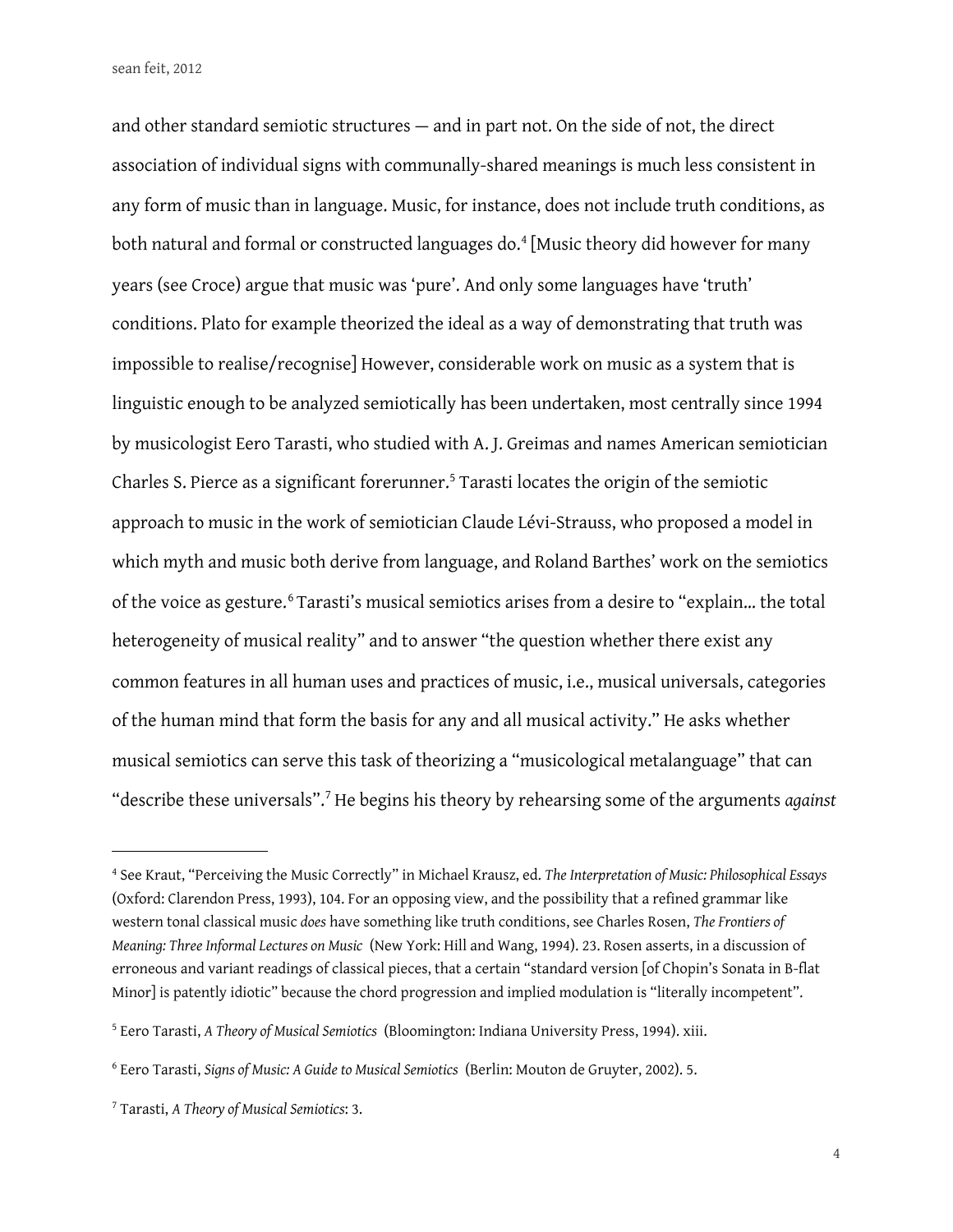a direct parallel between music and language, and without repeating that rehearsal here, it is enough to affirm the imprecision of the simile. Music is both interestingly like and quite unlike language. Nevertheless, it is *like* enough that a semiotic approach to music listening and understanding has proved a fruitful analytic method, establishing several threads of inquiry this essay will attempt to elaborate upon. [rhetoric of music…]

A semiotic approach, analyzing music as a system of signs that are learned and then understood by the educated listener, has its roots in music's ability to communicate, imitate, or invoke — and which of those it does is a well-worn debate — emotion. [what's the diference between emotion and afect?] The beginning of music theory in Europe is in the writings of Pythagoras, who asserted that the various modes (musical scales that each have a unique intervallic profile, and which evolved into our modern "major" and "minor" scales) express diferent human emotions. The modes began as regional musical variations (which will act like dialects), and retain the names of their originary locales: Dorian, Phrygian, Lydian, Ionian, Aeolian.<sup>8</sup> These regional differences in scale pattern become associated with various affective experiences, and begin to establish the idea of music as mimetic. By Plato's time, all the modes were familiar in Athens, but Plato rejects most as being "relaxed' and debilitating".<sup>9</sup> Mimesis in music for Plato has direct ethical consequences, and he warns against emotionality and excess in music as he does in his critique of theater.<sup>10</sup> Plato retains as acceptable the Dorian mode (what we now know as the sequence of whole and half-steps that one hears when playing a white note scale from D to D on the piano), which expresses "the cardinal Greek virtue of temperance", and the Phrygian mode (E to E, though it's unknown whether he was referring to

<span id="page-4-0"></span> $^8$  Dorian and Ionian, particularly, referred not just to locales but to specific Greek language dialects as well.

<span id="page-4-1"></span><sup>9</sup> Louis Harap, "Some Hellenic Ideas on Music and Character," *The Musical Quarterly* 24, no. 2 (1938): 157.

<span id="page-4-2"></span><sup>10</sup> Ibid.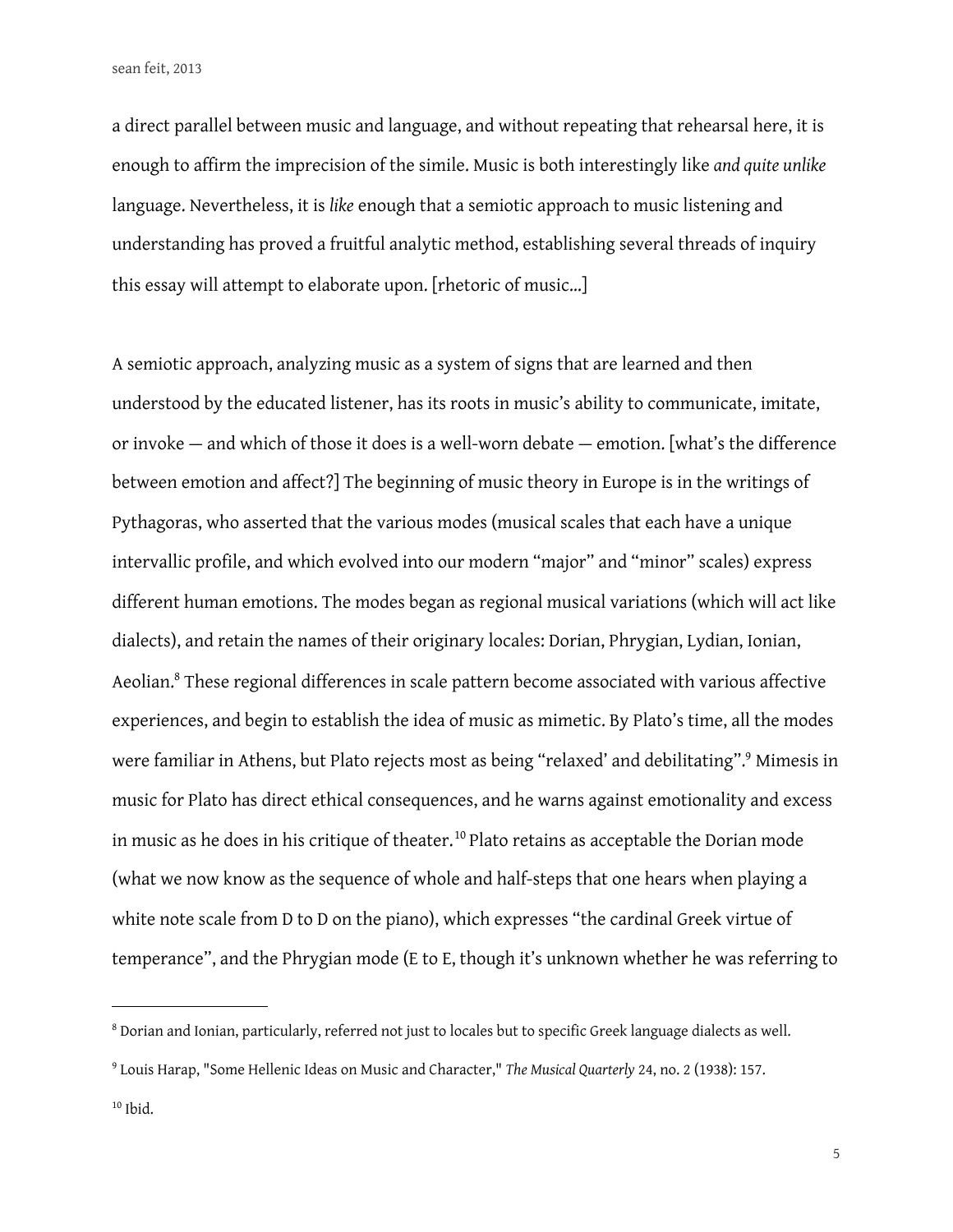this mode we now call "Phrygian" or an earlier variation), which for Plato "manifests courage, and is useful when citizens need to ward off dangers to themselves and to the republic".<sup>[11](#page-5-0)</sup> Aristotle criticizes Plato for his celebration of Phrygian mode, which was earlier known for being "exciting and emotional" rather than "courageous", but their debate agrees on the essential point, stated by Plato, that "musical compositions are all imitative and representative"[.12](#page-5-1) Music *represents*, and for the ancient Greeks that is fundamentally an ethical issue, because the beautiful *is* the good. [what is the relationship between representation and beauty? Only if I know this will the connection with ethic and the good make sense] Modes that represent qualities that are useful to the state (temperance, courage) are praised, while those that represent more emotionally arousing qualities are considered dangerous. The assertion that music represents emotion led to the assumption or observation that music arouses emotions in listeners, and thus to a long historical conversation about the appropriate place of music in both the public and private sphere.

# *Learning the language: interpretive communities and ideology the following para is too long. Please give your reader a break!*

If music is similar to spoken language in that it uses signs with specific representational meanings, like the Dorian mode's expression of the emo-ethical quality of temperance, then like a language, those signs must be learned. Like any language, the system of signs enacted by a given music will be learned through a listener's association with a culture that listens to, and perhaps plays, that kind of music. Music learning thus happens in what Stanley Fish calls

<span id="page-5-0"></span> $11$  Ibid.

<span id="page-5-1"></span><sup>12</sup> Ibid., 156-57.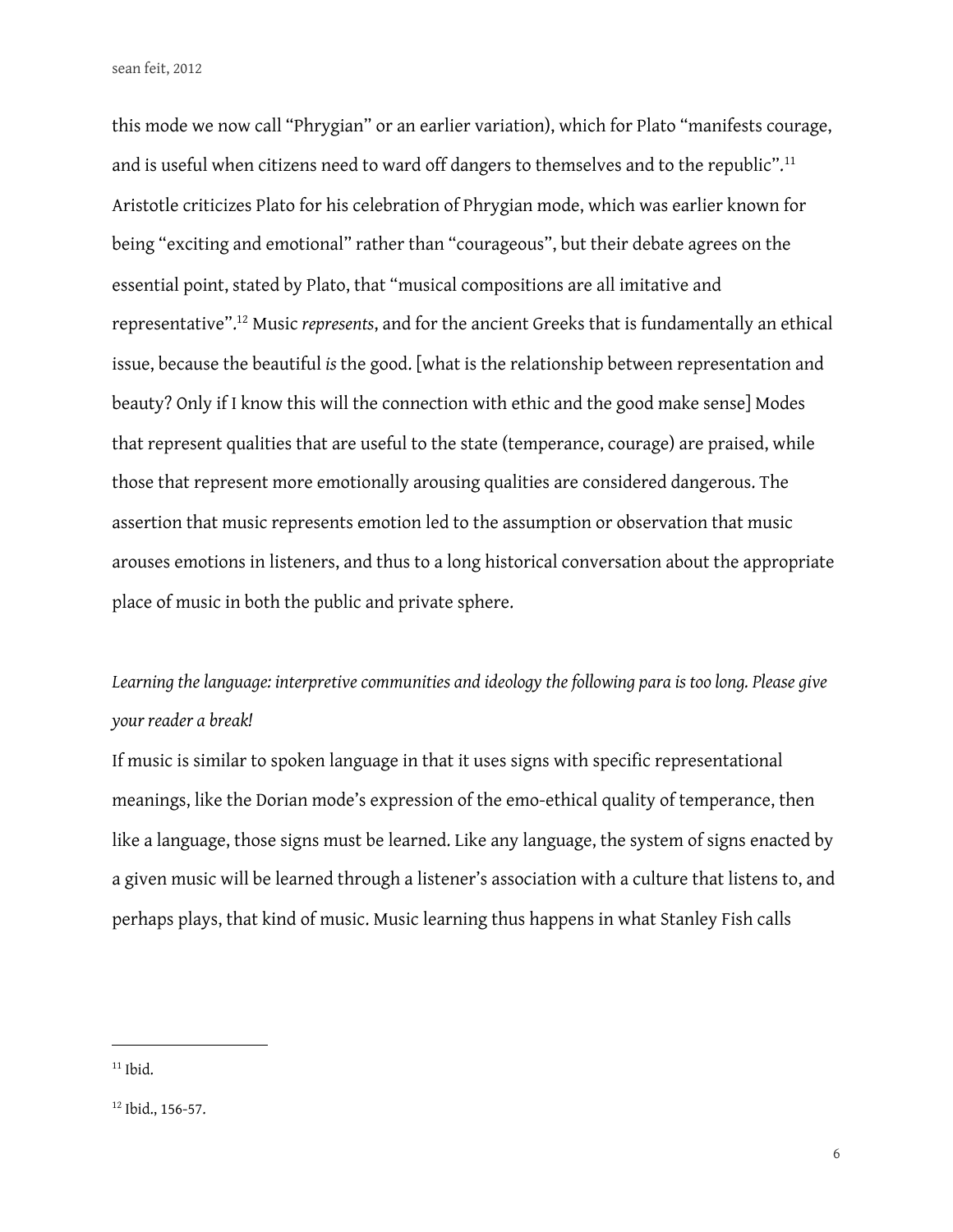"interpretive communities".[13](#page-6-0) As a member of the American educated middle class, I grew up hearing Western classical and folk music, surrounded with it as much as I was with spoken English. Long before I could speak or express my experience of hearing this music, I was learning to respond to its vocabulary (notes, chords, rhythms, timbres), grammar (phrase structures, cadences, tonal relationships of dissonance and resolution), and associational meanings (especially when music is used in relation to visual images, accompanying various situations in movies and television shows). I was thus inducted before birth into the interpretive community of my social class, location, and culture, and trained to "read" music by its rules. Some of these rules inscribe presuppositions upon the act of listening itself, giving diferent weight to solitary, casual group (among friends), and formal group (concert hall) listening. Some inscribe meanings upon genre choice, for instance in my absorption of a message that "Bach is king", and that the purity and rationality of Bach's contrapuntal music makes it the crown jewel of western music, with all earlier and later music lesser (a view that I held firmly by high school, without my recognizing its origin). And some were the rules of basic tonal grammar — for instance that the tonic chord (I) is to be heard in primary relation to the dominant chord (V), secondarily to the other four diatonic chords, and that the common sequencing of these chords inscribes a pathway of "away" and "return", chiefy through the seemingly-universal practice in western tonal music of dominant-tonic cadence. Even though variations on this structure are abundant, the basic directionality remains the same: return home.

All of these vocabularies and grammars I learned through hearing, long before I learned to read music notation, and they underly the interpretive experience of fuent listeners to these genres regardless of formal musical training, just as many more people are fuent in a language

<span id="page-6-0"></span><sup>13</sup> Stanley Fish, *Is There a Text in This Class: the authority of interpretive communities* (Boston: Harvard University Press, 1980).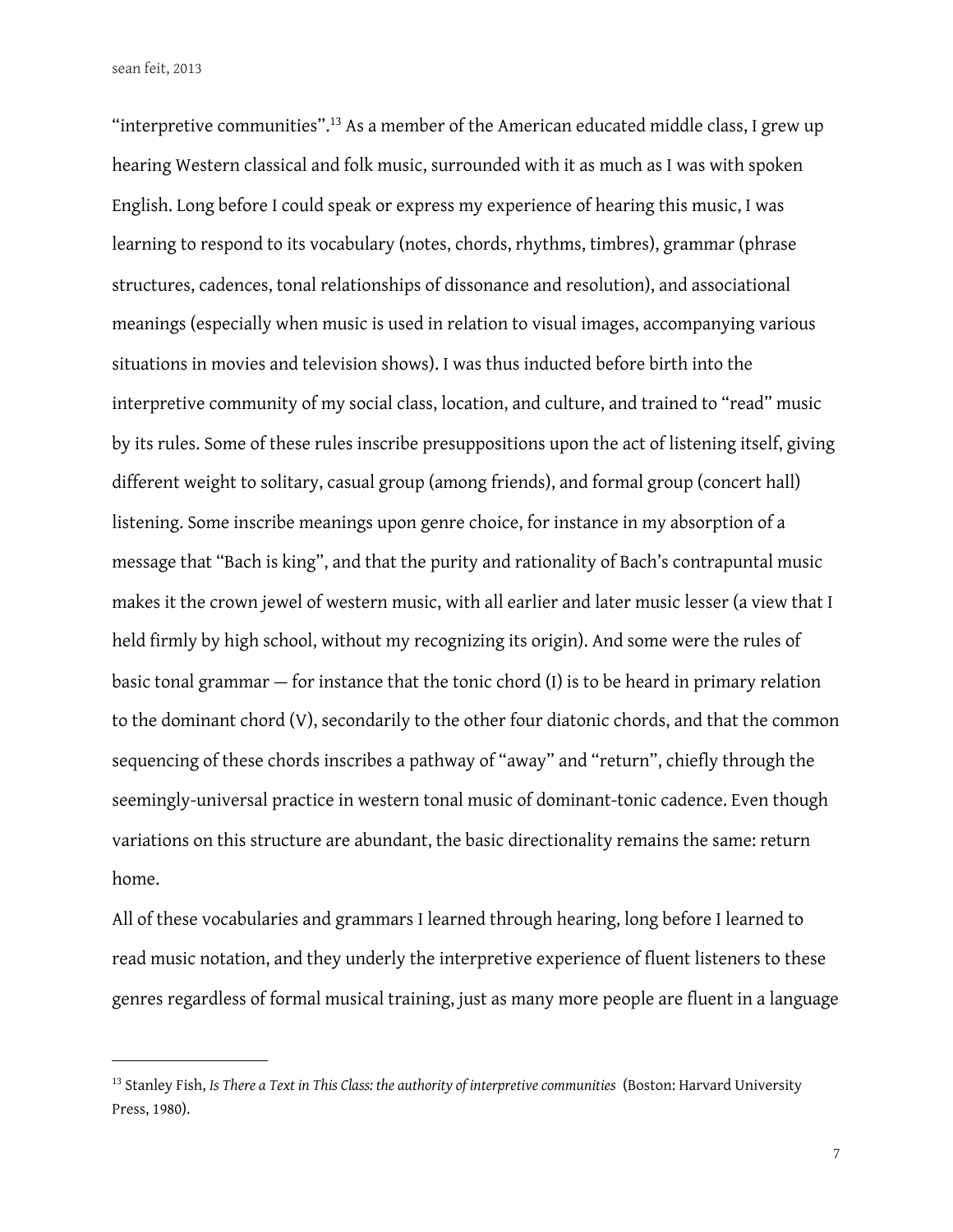as speakers and listeners than are literate readers. The rules of music reception are transmitted through the organs of power and education via curation, criticism, promotion, canonicization, and the cultivation of subcultures based on musical genre, often with commercial aim.[14](#page-7-0) Powerful actors in the musical meaning-production sector are the commercial music industry, schools, churches, popular media, community musical groups, family, and friendship circles, all of which consist of overlapping interpretive communities, and all of which are involved with the production of meaning through the relatively consistent use of formal musical signs.[but some of which are ideologically or hegemonically constrained more than others]

As listening to music transmits socio-political content among its various meanings, many of these organs become (after Althusser) cultural ideological State apparatuses (ISA), serving hegemonic power through defining the boundaries of interpretation and subjectivity.<sup>15</sup> "Understanding" a piece of music is largely conditioned by the listener's familiarity with the style and conventions of that music, whether learned in an informal or oral way or through formal education and training. Of course, this training only goes so far. Specific meaning in music is idiosyncratic — subtly or grossly diferent for every listener — while still carrying communally consistent aspects. Americans may generally associate minor keys with sadness, and major keys with happiness (casual questioning of my piano students returns very

<span id="page-7-0"></span><sup>&</sup>lt;sup>14</sup> Though non-commercial music making continues to defy State control, it still often follows stylistic trends. Most amateur music making in the United States, for instance, still conforms to genre-specifc rules of tonality, and in doing so repeats the ideologies that that grammar historically implies, both in classical and folk usage, including the hero's journey (see Scott Burnham, "The second nature of sonata form," in *Music Theory and Natural Order from the Renaissance to the Early Twentieth Century*, ed. Suzannah Clark; Alexander Rehding (Cambridge: Cambridge University Press, 2001).), and the "expression of subjectivity" (Lawrence Kramer, "The Mirror of Tonality: Transitional Features of Nineteenth-Century Harmony," *19th Century Music* 4, no. 3 (1981): 199.).

<span id="page-7-1"></span><sup>15</sup> See Louis Althusser, *Lenin and Philosophy* (New York: Monthly Review press, 2001). For investigation of some of the ideologies enshrined in western tonal music, see Jean-François Lyotard; Adam Krims; Henry James Klumpenhouwer, ed. *Music/ideology: resisting the aesthetic* (Amsterdam: Psychology Press, 1998).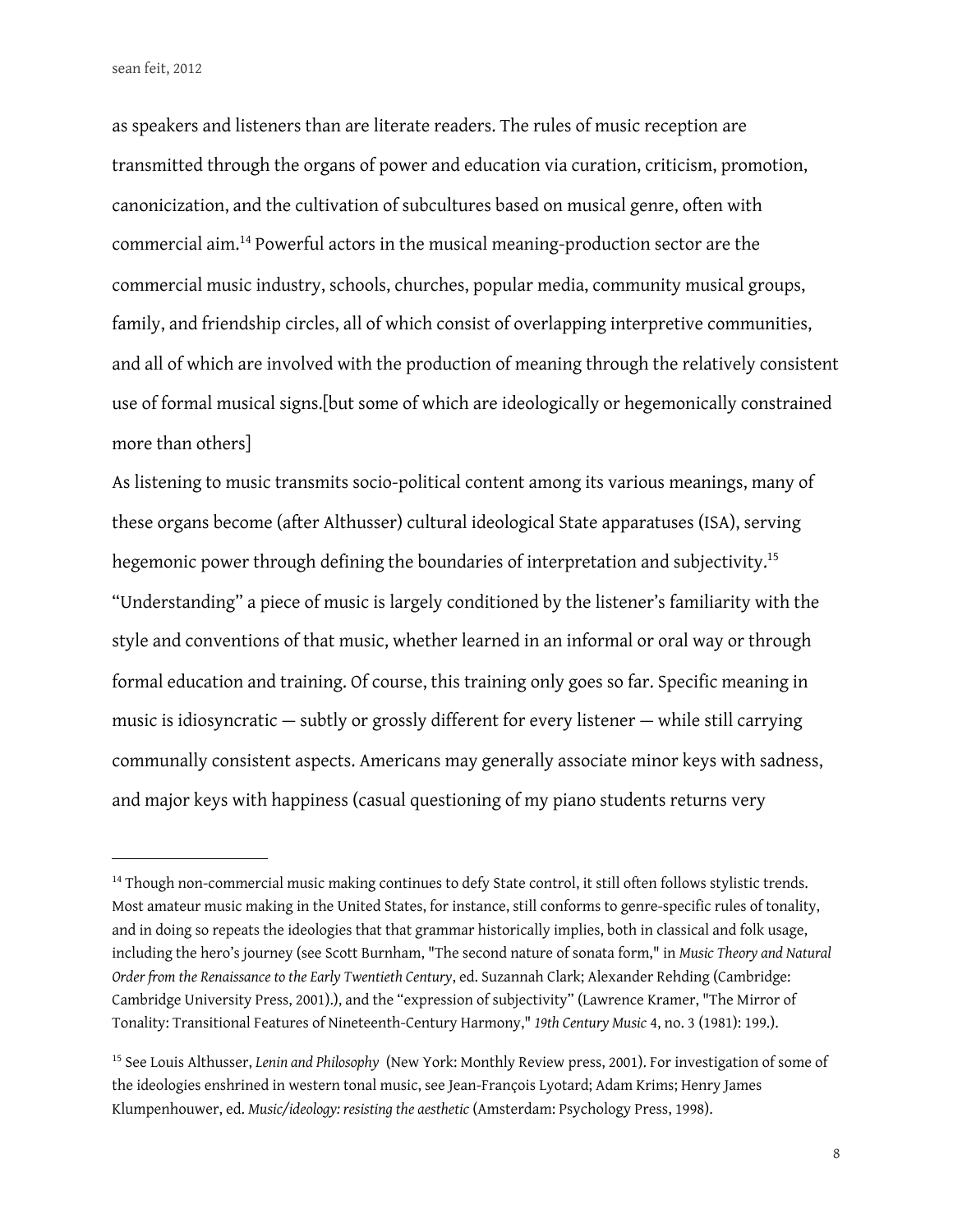consistent results when asked about their experience of a single chord), but when hearing actual music, the response is much more complex, depending on many factors, including the presence of text, style and cultural background of the music, and social factors. Listener response is not absolutely relative, or no two listeners would ever agree on their interpretation of a piece. Nor is it universal, even though studies of the perception of emotion in unfamiliar music show some evidence of translatability, and other studies identify aspects of musical form as approaching universality of perception, if not direct meaning, such as contour — a metaphor, as many descriptions of sonic sequences are, but one that seems to be experienced by listeners of many cultures.<sup>[16](#page-8-0)</sup>

A semiotic approach to understanding musical meaning focuses on the aspects of musical grammar that are consistent enough within a musical style that they are learned by listeners, and therefore expected when listening. Expectation — manifested in the dialectic of dissonance and resolution through sequences of chords and melody notes— is itself a primary sign, or broad class of signs, in European tonal music, both folk and classical, and has spread to be an element of many cultures' musics through the global exportation of European and American music. Casual listening to Indian pop music, for example, including bhangra and Bollywood flm music (*flmi sangīt*), supports this observation, with many songs using dominant-tonic chord sequences in typical western variations, with return to tonic chords at phrase and section endings. In comparison with Indian classical and folk musics, it seems like western infuence on Indian pop music has led to the overlay of tonal harmonic material on a modal system that did not traditionally use chords to create temporal phrase structure.[17](#page-8-1) In

<span id="page-8-0"></span><sup>&</sup>lt;sup>16</sup> Laura-Lee Balkwill; William Forde Thompson, "A Cross-Cultural Investigation of the Perception of Emotion in Music: Psychophysical and Cultural Cues," *Music Perception* 17, no. 1 (1999). See also Dane L. Harwood, "Universals in Music: A Perspective from Cognitive Psychology," *Ethnomusicology* 20, no. 3 (1976).

<span id="page-8-1"></span><sup>17</sup> Peter Manuel, "Popular Music in India: 1901-86," *Popular Music* 7, no. 2 (1988): 168.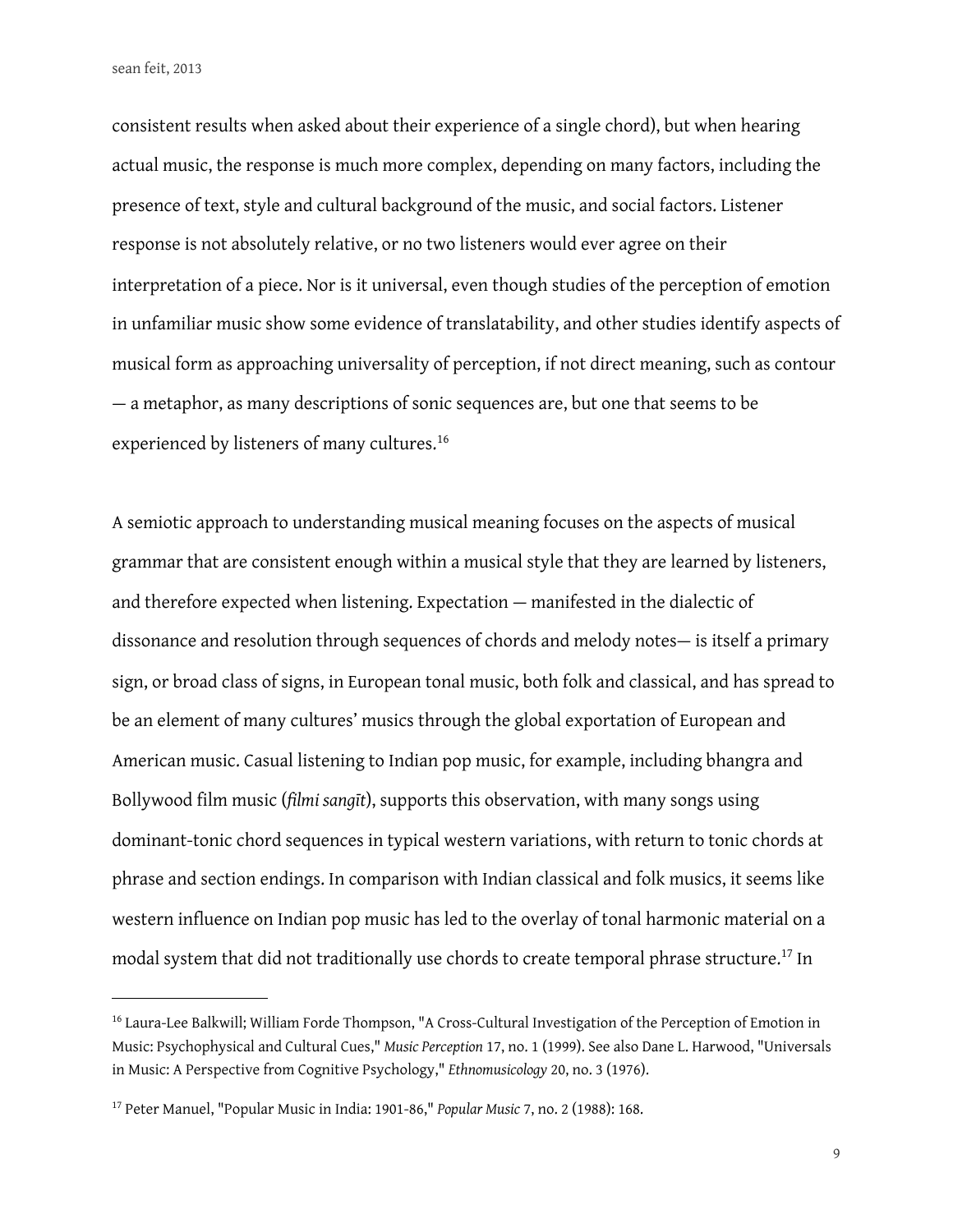our model of learned understanding of common signs based on membership in interpretive communities, it is then expected that listeners to Indian pop music that uses tonal chord progressions in consistent ways (like dominant-tonic chord sequences that exemplify the western dissonance-resolution dialectic) would then "learn" the chord sequences and experience the expectation for resolution that is invoked by the use of these progressions in the west. The inclusion of western chord progressions in Indian pop music thus changes the tonal sense of the music such that listeners may perceive "movement" (as from a dissonant chord to its resolution) diferently than when hearing Indian classical music, in which tensionresolution patterns are often expressed by melodic choices and placement of phrases within the rhythmic cycle, or *tala*. Indian pop music listeners have then learned through repetition to hear western-style chord progressions similarly to how many Europeans do, even though their music didn't traditionally use them.

It is doubtful, however, whether a hypothetical Indian listener accustomed to a modal music that rides a single steady pitch center hears western chord progressions in their music with the *same* sense of dissonance and expectation of resolution that many western listeners do. The music still is primarily modal, and almost never modulates to diferent key areas, leading to the strong possibility that the layers of chordal material serve as ornamentation — a venerable and complex practice in Indian classical music — rather than serving a grammatical function as it tends to in western tonal usage.<sup>[18](#page-9-0)</sup> Expectation of a particular usage would be learned through membership in an interpretive community, but of course it is impossible to know what group of people in a given place — especially one as vast and heterogenous as India — constitutes a particular interpretive community. A model of overlapping interpretive

<span id="page-9-0"></span> $18$  Ibid. Manuel understands chordal material in Indian pop in this way  $-$  as primarily ornamental rather than structural.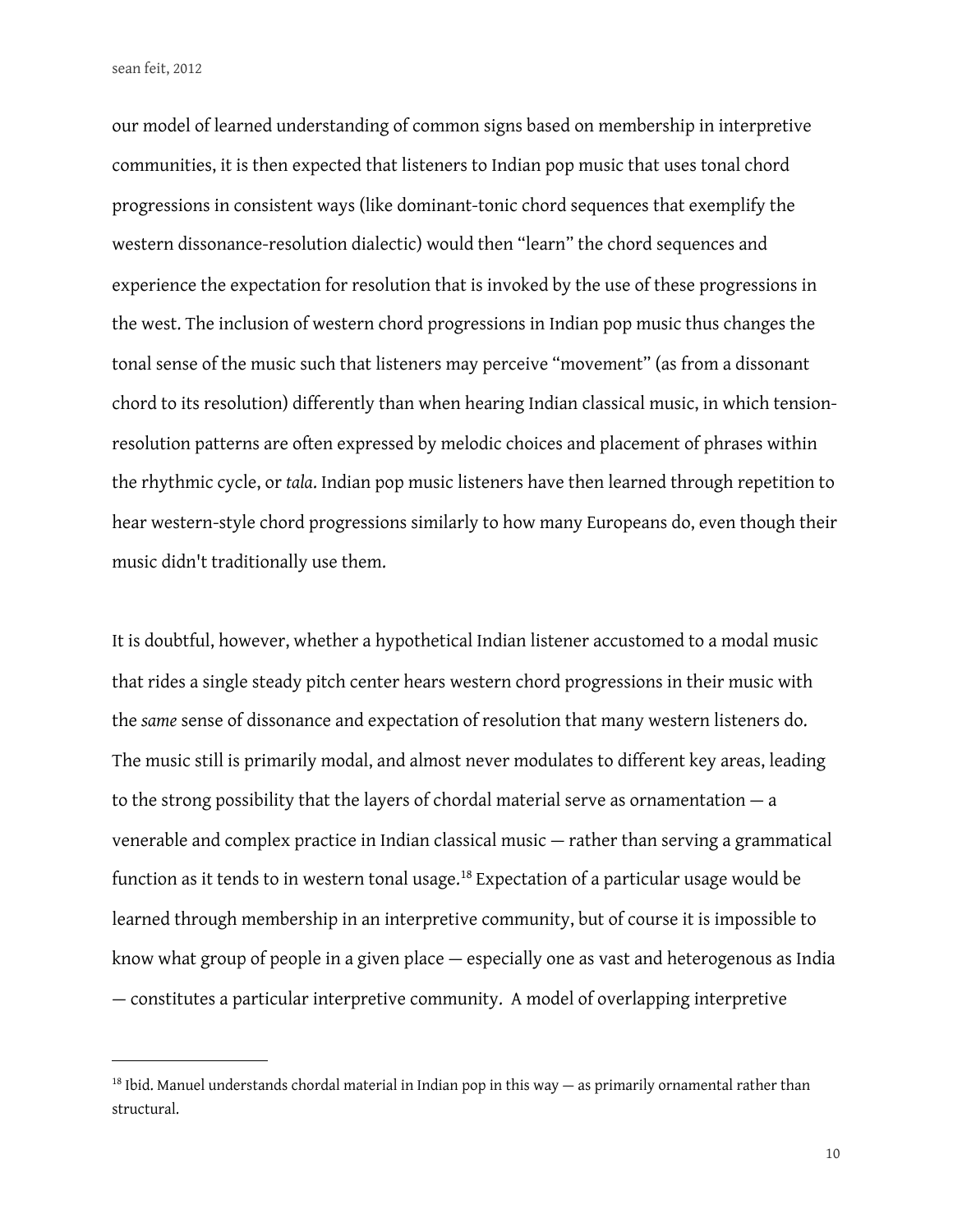communities — family, social circle, community, age group, political party, virtual community, nation, and on and on — is descriptive of how understanding of a musical dialect is shared. Understanding a certain music a certain way may then map directly onto the listener's identity, since membership in these communities also will help define the listener's position and subjectivity within the larger culture and world. [but one has a subjectivity only within hegemonically dominant communities. There are many other communities alongside the hegemonic that ask for or enable a diferent kind of individual than one focused on the compromises, needs and desires of subjectivity. This is the problem with semiotics as opposed to rhetoric. Semiotics stays with the hegemonic – we did all this in 265a last year and the relevant material is Stuart Hall's. I don't know what you've done with Kriss, so she may not want you to pursue this thought]

 Humans identify themselves in part by the languages they understand. My own deep familiarity with European classical music and the English language both manifest as part of my sense of myself (along with so many other familiarities, including an beginner's — and foreigner's — familiarity with Indian classical music). Since the content and ideology expressed in music is part of what gives shape to listeners' sense of self, the changing harmonic content of Indian popular music is expected to produce concomitant shifts in the subjectivity of fuent Indian listeners. I hypothesize that this shift coincides historically with the economic and social westernization of India in general, and with the development of Indian post-colonial identity. Alongside culturally significant westernization, Indian listeners are "learning" western harmony, and with it the various ideologies and impacts on subjectivity that that harmony manifests.

*Musical genre as dialect: reader-response, heteroglossia*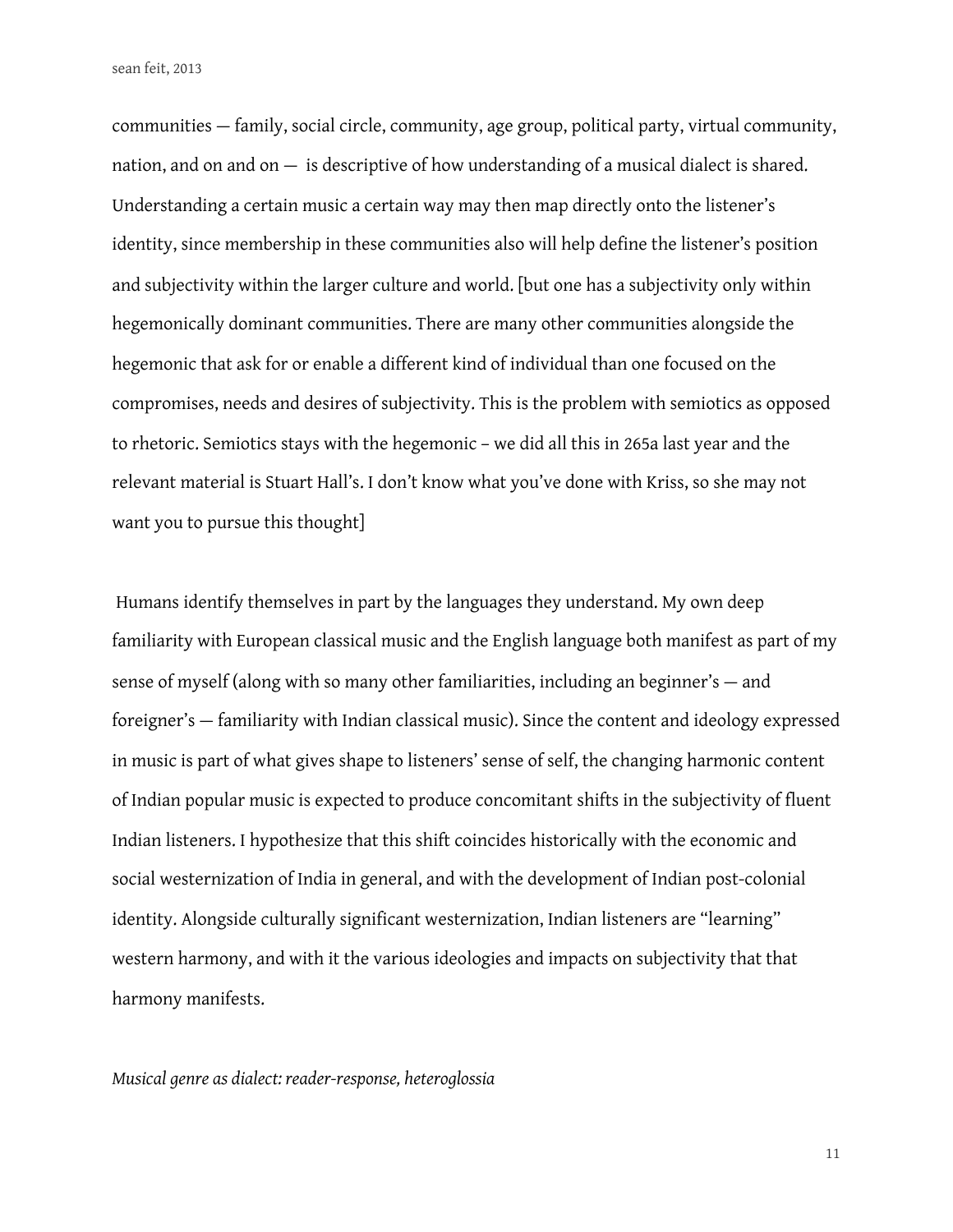In addition to semiotics, phenomenology is the second major strand of analytic thinking to be relevant to musical meaning. Phenomenological approaches to a discussion of meaning in music are by definition rooted in the experience of a listener, if "music" is understood as a framing or assembly of sounds. Sound is a physiological phenomenon in which stimulation of the inner ear gives rise to the perception of pitch, volume, timbre, spatial location, and other sonic and mental experiences, including the perception of meaning. Direct experience of sound does not depend on semiotic understanding, and this freedom from the domain of a linguistic model and orientation toward embodiment is the promise of a phenomenological approach. Bert O. States emphasizes this distinction, and his assertion of phenomenology's greater relevance as a method is applicable to music as well.

...the danger of a linguistic approach to theater is that one is apt to look past the site of our sensory engagement with its empirical objects. This site is the point at which art is no longer only a language. When the critic posits a division in the art image, he may be saying something about language, but he is no longer talking about art, or at least about the affective power of art.<sup>[19](#page-11-0)</sup>

"Our" sensory engagement with the objects of the theater becomes in music our engagement with the sensuous object that is sound. To discuss the arising of self in relation to the sensuous object of sound it is then necessary to parse the experience of hearing in a more directly phenomenological way.

How does a listener experience meaning in music, and how does that meaning contribute to the listener's subjectivity? Music, like many aesthetic activities humans engage in, can give rise to a sense of self, and many people and groups use music as a substantial marker for that

<span id="page-11-0"></span><sup>19</sup> Bert O. States, *Great Reckonings in Little Rooms: on the phenomenology of the theater* (Berkeley: University of California Press, 1985).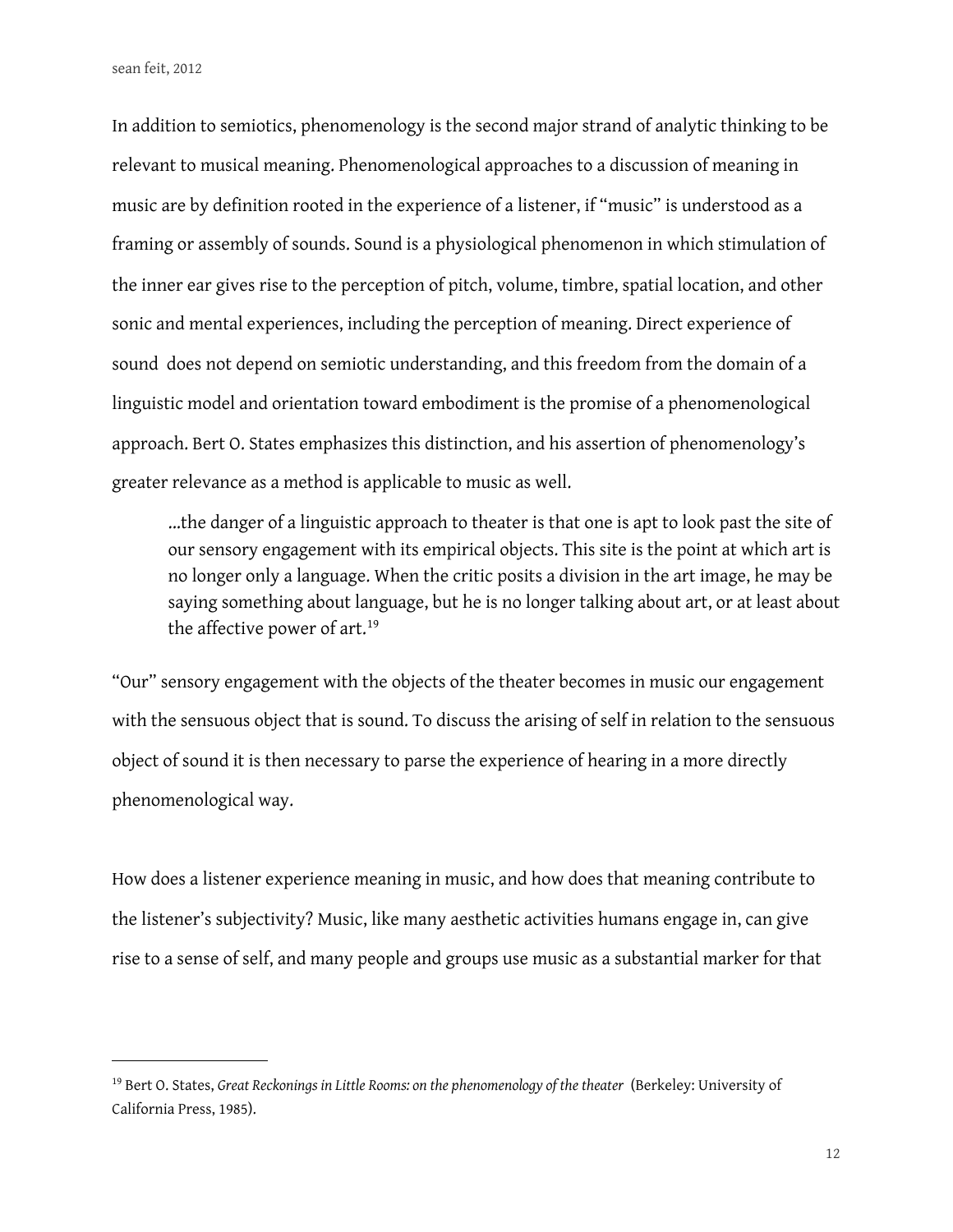self.<sup>[20](#page-12-0)</sup> Every culture makes music, and many cultures express substantial identity with "their" music, as evidenced by government and private programs to protect, sponsor, develop and propagate that music. If music carries cultural identity, it must contain specific enough signs to be recognizable by members of that culture and diferentiated from the music of other cultures, even those nearby or related enough that each one's music is coherent and "understandable" to each other. Identification with linguistic dialects offers a relevant parallel to this process. A devotee of English Renaissance music, who loves, say, the lute music of John Dowland, might also "get" Irish folk music, perhaps in part because the two musics share enough modal (pitch collection), timbral, rhythmic, and stylistic characteristics that the perceptual map that this hypothetical devotee follows while listening to Dowland is similar enough to one that works for Irish folk music as to make the Irish music familiar. "English Renaissance" and "Irish Folk" are both "dialects" of a broader European tonal "language", and share significant tonal/modal and rhythmic vocabulary, as well as using similar instruments (thus timbre) and formal structures ("song form", among many others). The similarity in elements is enough that the two styles may be understandable by similarly conditioned listeners, but distinct enough that they would never be confused for each other, except perhaps by someone completely unfamiliar with either style. The Dowland lover is *identifed* to some degree with English Renaissance music simply by virtue of understanding the language. S/he may be somewhat less identified with Irish Folk music, but still more at home (and this implies place, orientation, and positionality as aspects of subjectivity) listening to it than when listening to, say, Javanese gamelan, in which the modal, timbral, rhythmic, and stylistic characteristics of the music are quite unlike any kind of European classical or folk music. The

<span id="page-12-0"></span><sup>&</sup>lt;sup>20</sup> A common example is the personal and group identity creation in Western teenagers that uses music as a significant element. National or tribal identification with a musical style or artist in times of threat is another. For a discussion of teenage musical identity that uses a semiotic approach, see Thomas Turino, "Signs of Imagination, Identity, and Experience: A Peircian Semiotic Theory for Music," *Ethnomusicology* 43, no. 2 (1999).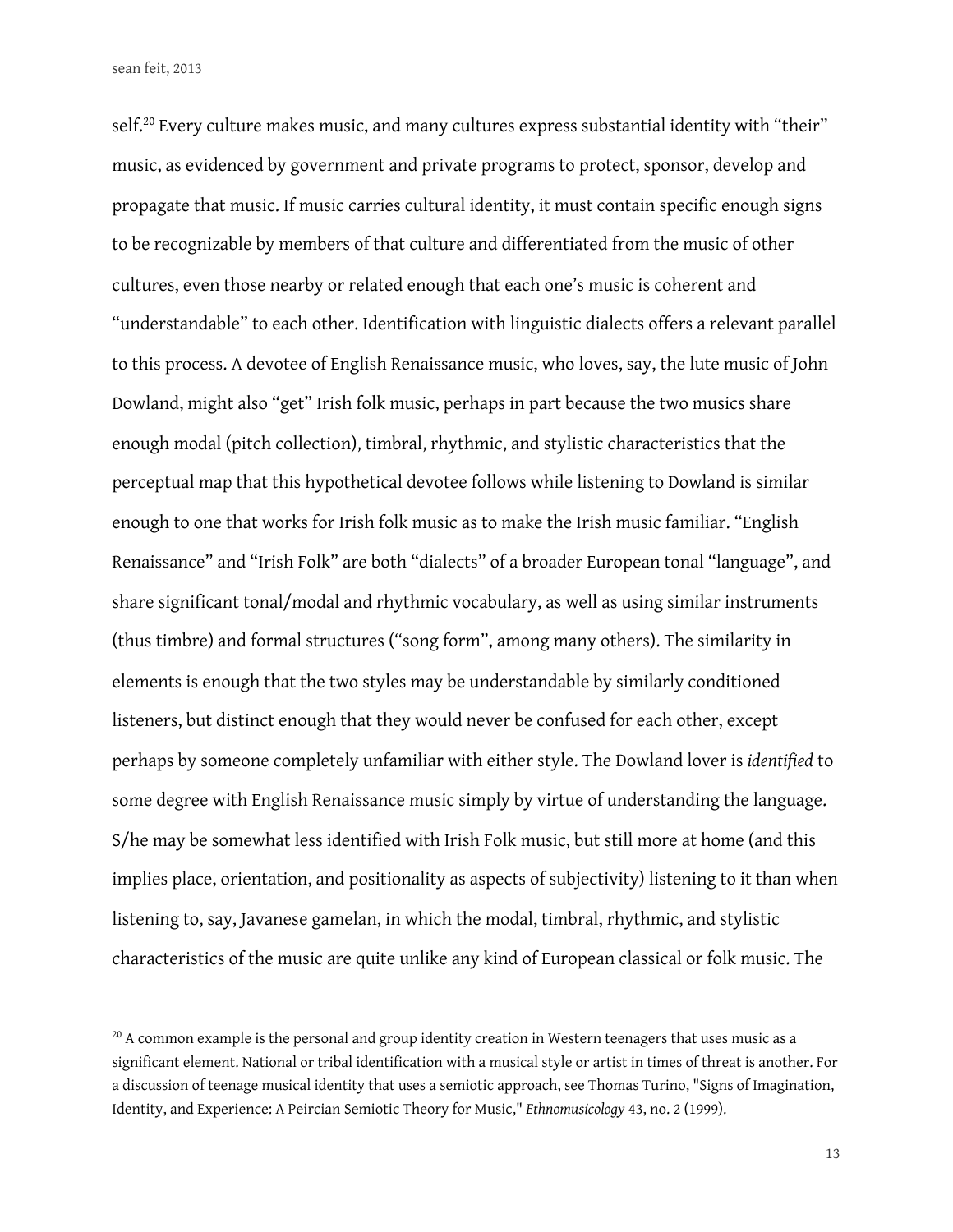hearing of foreign music might even serve to cement the listener's identifcation with the more familiar ("I don't get it. I prefer classical..."). In short, it is by the listener that music is learned, perceived, "understood", and in the listener that the experience of subjectivity arises. Two elements that give rise most directly to understanding and thus subjectivity are familiarity and pleasure, which are primarily learned experiences.

As discussed, one of the results of hearing a piece of music is the arising of a sense of self, or subjectivity, in the listener. [ok, of course I'd want you to separate out self from subjectivity..] That subjectivity is a collation [or collocation] of the meanings that arise as specific sounds appear in temporal sequence ("music", broadly defined) and meet the conditioning and social context that each listener carries. Meaning is idiosyncratic — subtly or grossly diferent for every listener — while still carrying some communally consistent aspects. The dialects (musical styles and genres) that many listeners understand are various and overlapping enough to constitute Bakhtinian heteroglossia, with tonal harmony being the most common "unitary language" in the west.<sup>[21](#page-13-0)</sup>[I would disagree with this used of 'heteroglossia', perhaps for a future discussion?] Listener interpretation — within a culture, or interpretive community — often shows substantial congruence and predictability.<sup>[22](#page-13-1)</sup> "Understanding" a piece of music is then largely conditioned by the listener's familiarity with the style and conventions of that music, whether through informal exposure or through formal education and training.

<span id="page-13-0"></span><sup>21</sup> See Mikhail Bakhtin, *The Dialogic Imagination: Four Essays* (Austin: Univ. of Texas Press, 1981). 270-71. For a discussion of Bakhtin's approach to musical content, see Michael Chanan, *Musica practica: the social practice of Western music from Gregorian chant to postmodernism* (London: Verso, 1994). 37.

<span id="page-13-1"></span><sup>&</sup>lt;sup>22</sup> For example, Carol L. Krumhansl, "Perceiving Tonal Structure in Music: The complex mental activity by which listeners distinguish subtle relations among tones, chords, and keys in Western tonal music ofers new territory for cognitive psychology," *American Scientist* 73, no. 4 (1985). This study measured listeners' hearing (and thus understanding) of pitch relations in a western tonal music context, revealing substantial similarity between separate listeners' responses and correlation with the formal semantics of tonal music. In other words, the listeners demonstrated fuency in the language and ability to "read" a central carrier of meaning.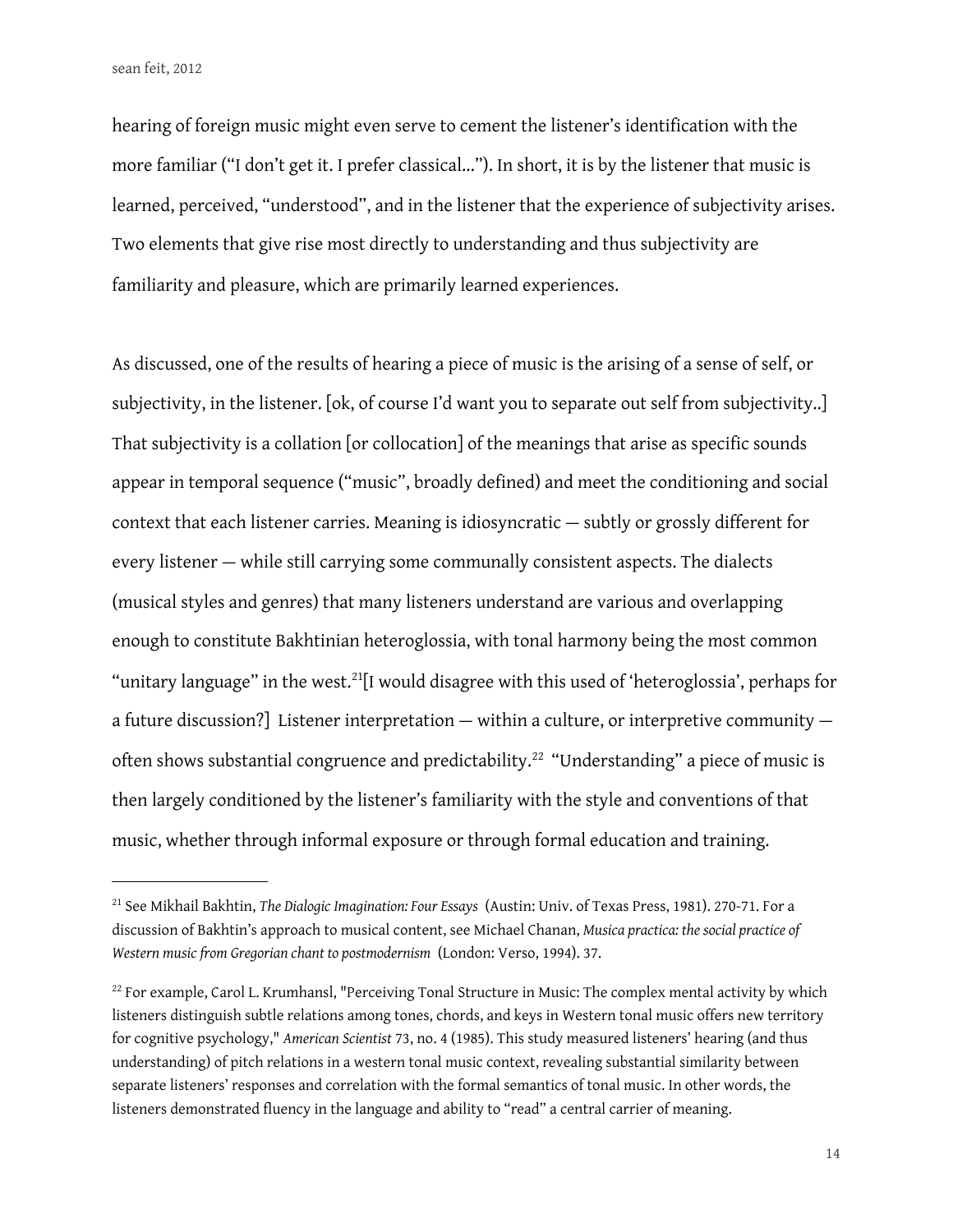*Understanding music: familiarity and pleasure [have you read Barthes on pleasure and bliss?]* Charles Rosen offers a simple description of what it means to understand a piece of music:

What does it mean to understand music? ...Understanding music simply means not being irritated or puzzled by it. ...More positively, taking pleasure in music is the most obvious sign of comprehension, the proof that we understand it. $^{23}$  $^{23}$  $^{23}$ 

Rosen takes the position that pleasure is proof of comprehension. He follows the assertion that understanding means not being irritated with a story of his being initially nauseated by Bartok's Fifth Quartet, a sickness that transmuted to pleasure when he became familiar with the genre and piece. Implied in his equation is the assertion that we cannot take pleasure in a music that we do not understand, and that pleasure and therefore understanding arises with familiarity. If I like it, I get it, and I'll get it once I've heard it (or something like it) enough times. He refers to the Bartok being "just close enough to the kind of music I knew and loved best for the frustrations [of lack of familiarity] to be particularly painful."<sup>[24](#page-14-1)</sup> Rosen's sense of self (as is true for many music lovers, including myself) seems imbricated with his musical tastes, and maintained by the satisfaction of expectations, which is the sign of familiarity. "My lack of familiarity with the style meant that everything I expected of music was frustrated and thwarted" he writes, noting that once he was familiar with the piece,

...of course, the Fifth Quartet gives me nothing but pleasure — with, occasionally, a slight sense of disappointment because of my overfamiliarity with the piece as well as its style: it no longer solicits my attention at every turn as it once did.<sup>[25](#page-14-2)</sup>

"Of course". Rosen takes for granted that familiarity leads to pleasure. I will extend the "of course" to the expression of subjectivity that Rosen demonstrates (and projects upon his

<span id="page-14-1"></span> $24$  Ibid.

<span id="page-14-0"></span><sup>23</sup> Rosen, *The Frontiers of Meaning: Three Informal Lectures on Music*: 3.

<span id="page-14-2"></span> $25$  Ibid.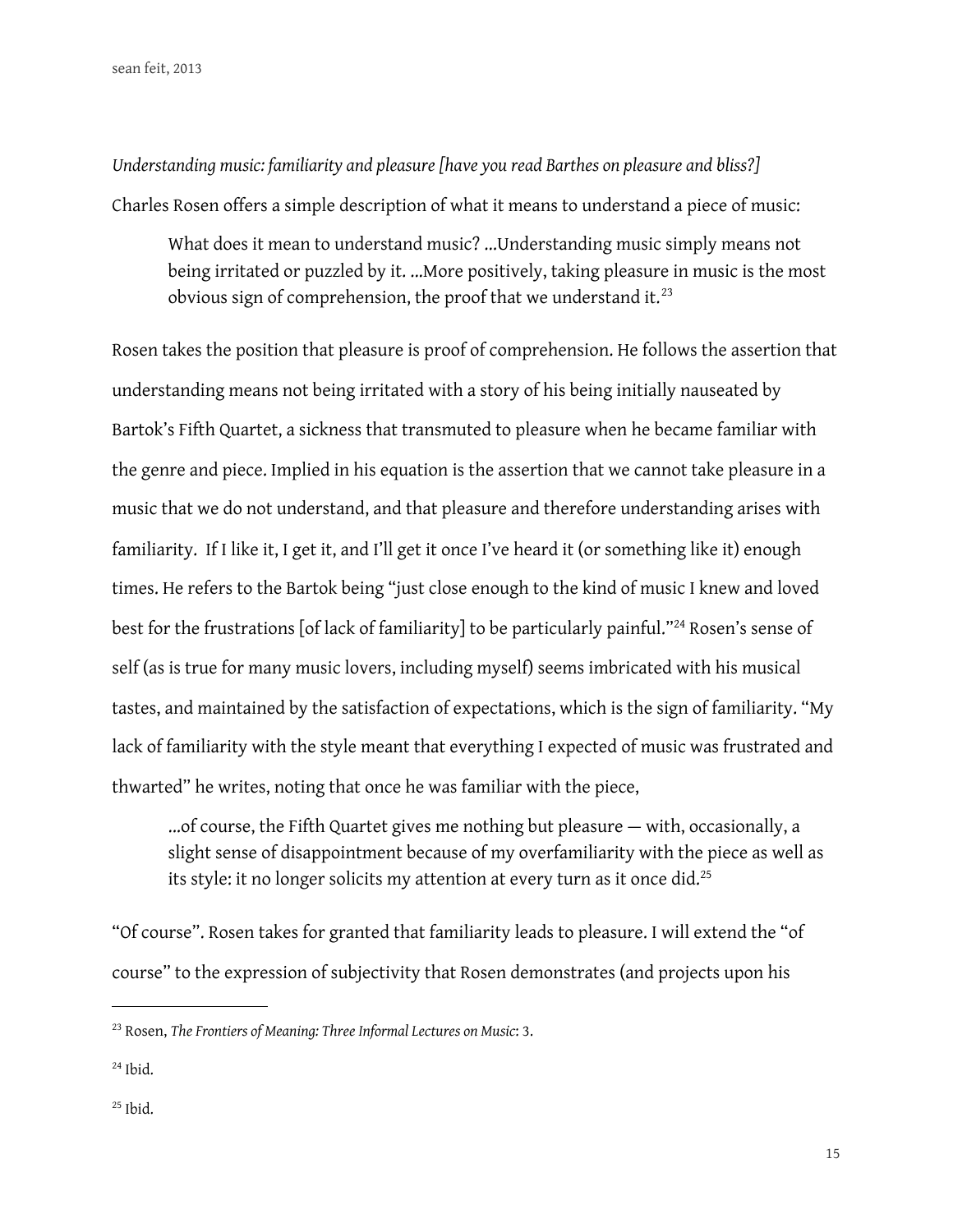cultural ancestry). Discussing how (presumably European) classical music listeners "learned" new musical styles in the early twentieth century:

 In music, the loss of tonality was deeply upsetting, no matter how the history of nineteenth-century music seemed to lead to it, at least in hindsight, but we learned to take pleasure in the passionate phrasing of Schönberg and Berg. The coolness, the apparent absence of passion of Anton von Webern was the next obstacle to overcome, but we were won over by the exquisite balance of his symmetrical patterns — only to have these subsequently withheld by younger composers infuenced by Webern, like Pierre Boulez, who substituted a much more free-wheeling texture.<sup>[26](#page-15-0)</sup>

The passage rings with identity. "[D]eeply upsetting" — to whom? "[W]e learned", "we were won over". The listeners Rosen identifes with seem to be educated classical music listeners of indistinct nationality, but Euro-American at least culturally, who were fond of — even attached to — nineteenth century and earlier tonal music, and who struggled through a process of learning to "take pleasure in" the music of a sequence of European expressionist and modernist composers that have now become canonical. Rosen was born in 1927, so was a child for much of the historical process he describes, though apparently one with strong opinions about music early on.<sup>[27](#page-15-1)</sup> "I am told, though I do not remember this myself, that at the age of eight I was made indignant by my first hearing of Debussy. There should be a law against music like that, I am supposed to have declared roundly.["28](#page-15-2) His childhood reaction is moral as well as aesthetic: "The normal reaction to music we do not understand is moral outrage".<sup>29</sup> Rosen's

<span id="page-15-0"></span><sup>26</sup> Ibid., 5.

<span id="page-15-1"></span><sup>&</sup>lt;sup>27</sup> Schönberg's formal break with tonality is sometimes said to occur in the final movement of his second string quartet, written in 1908, the frst of his pieces to bear no key signature and use the chromatic scale (all 12 pitches) in a seemingly non-hierarchical way, though it still does end on a major triad. Schönberg later denied that any movements of the piece were atonal, claiming that the piece still ended on the tonic. Bryan R. Simms, *The atonal music of Arnold Schoenberg, 1908-1923* (London: Oxford University Press, 2000). 43.

<span id="page-15-2"></span><sup>28</sup> Rosen, *The Frontiers of Meaning: Three Informal Lectures on Music*: 5.

<span id="page-15-3"></span><sup>29</sup> Ibid., 6.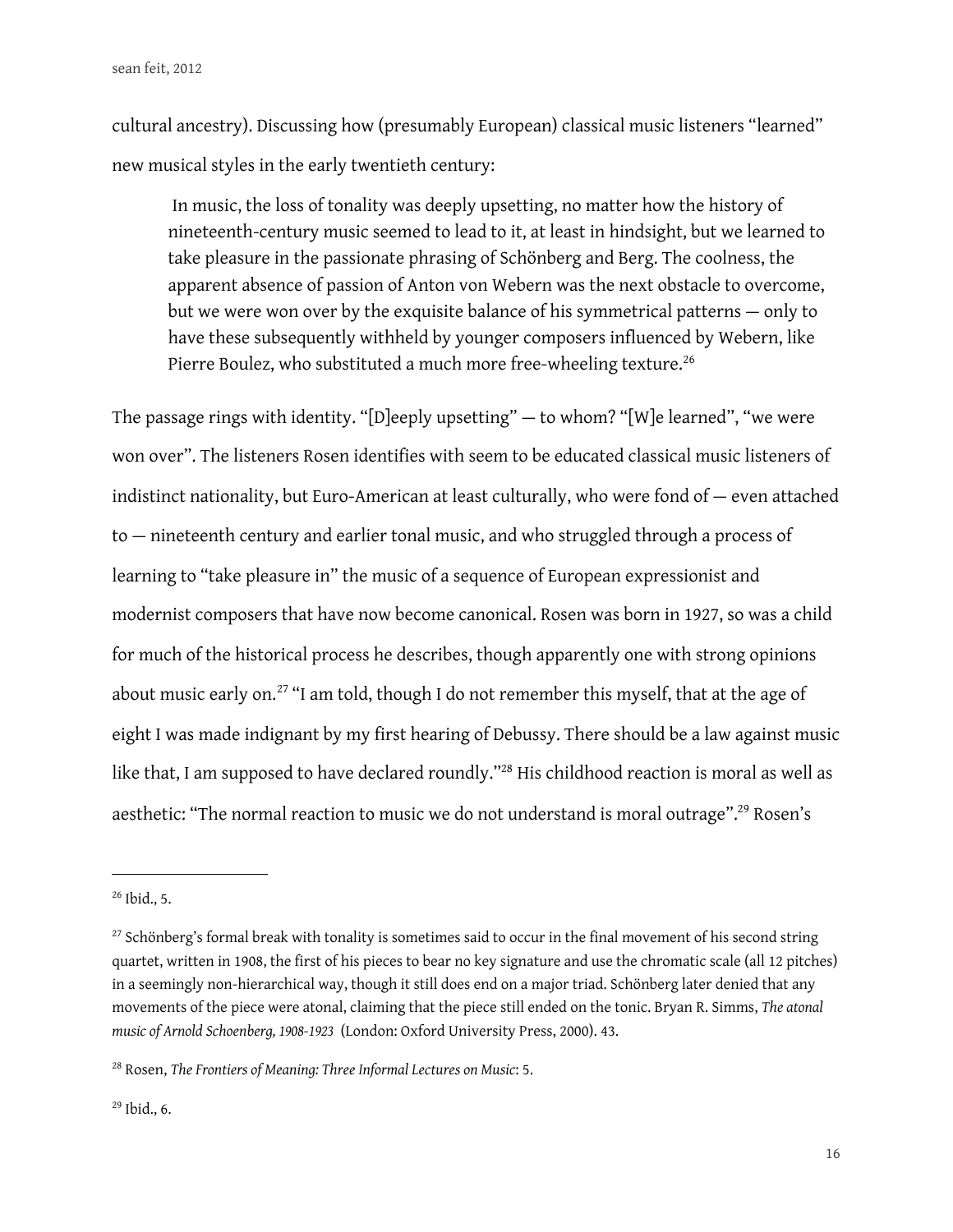congenial narration of a putatively normative classical music listener is revealing for the sense of identity it displays. He seems to be telling the story of his own learning process, at the distance of some years, as a sequence of exposure to difficult music that runs parallel to the historical sequence of composers he names.

Subjectivity refers in part to the sense of self as affected  $-$  created  $-$  by hegemonic power. That force manifests its gravitational pull through controlling the communal discourse (through ISAs and other modes of meaning production). As Rosen the young music lover (the real reader), and Rosen the imaginary public struggling with new music as it comes out (the historical and fictional reader) are elided in his narrative, his subject position in relation to the developing modernist canon solidifies (and he grows into an "ideal reader" of these "texts" the canon of Euro-American modernist classical music). This solidification happens through the process of familiarization and concomitant increasing pleasure. He is drawn (by his curiosity? by his social circle? by academic indoctrination? He doesn't say…) into relationship with the music. He is "won over".

A sense of self in the act of listening to music thus arises when two factors are present: familiarity, providing spatio-temporal orientation, and pleasure. Familiarity, according to Rosen, precedes pleasure, and is not black and white, though his narrative might imply so. There are degrees of familiarity experienced by any listener with any music, and familiarity can be usefully mapped as having a hypothetical "familiarity quotient" of 0% (absolutely unfamiliar, demonstrating no recognizable aspects in any parameter) to 100% (absolutely familiar, with nothing unmapped on any level). Of course the two poles are imaginary. Every sensory moment contains some amount of recognition and some of non-recognition. I will call these two types of sensory information "familiar" and "strange" as if a moment of experience contains some amount of each as separable monads. This model of perception is temporal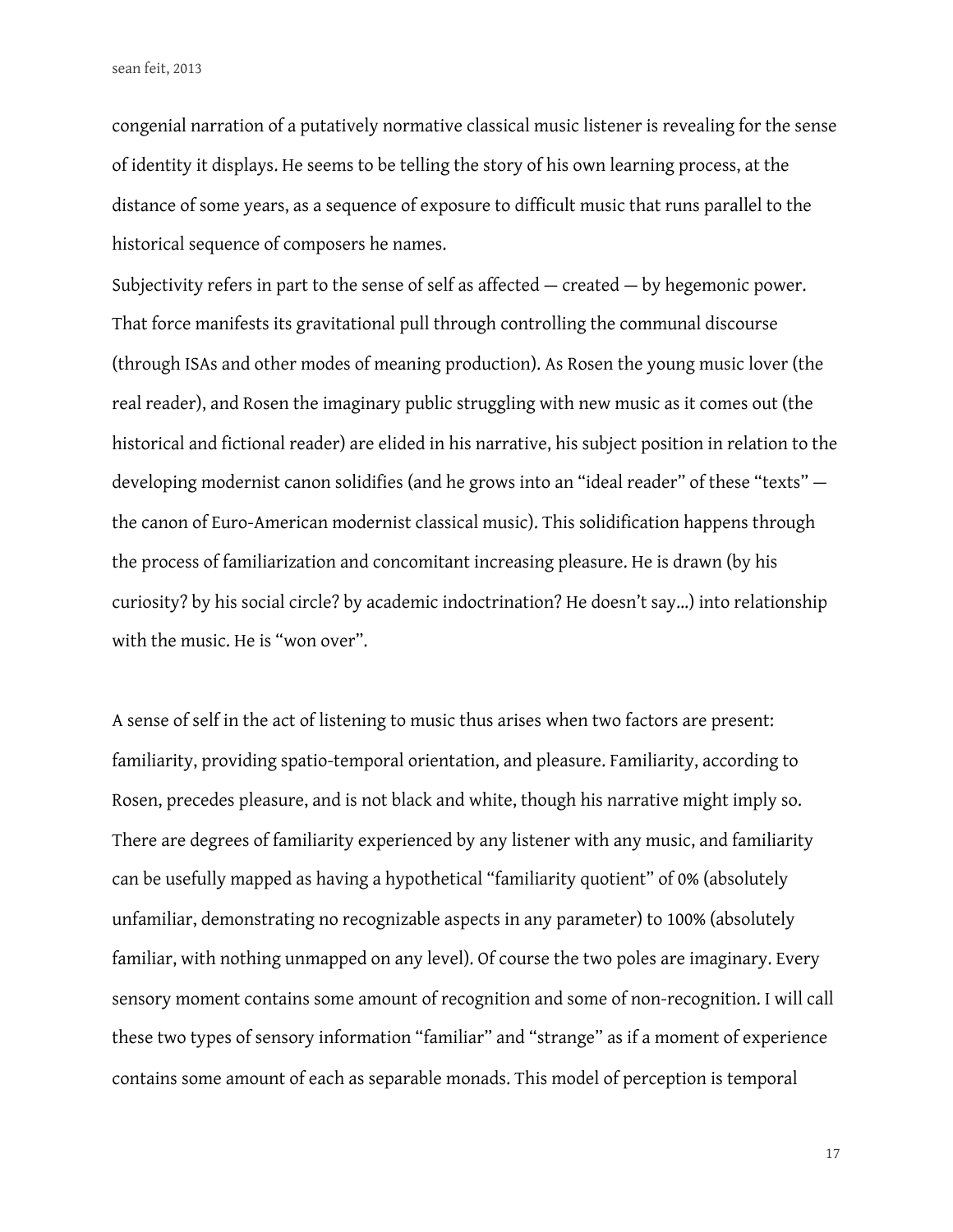rather than momentary, because familiarity is a quality that is apprehended over time, with the connection to memory and thinking-of-again implied by the word: re-cognition. Consider four hypothetical types of music heard by an imaginary listener who is fuent is some genres of music (has heard the styles of their place and culture enough to be "not puzzled" by them):

1. A piece in a genre that is extremely well-known (95% familiar, 5% strange), with most of the idiosyncrasies of the particular piece  $-$  specific melody, instruments, etc.  $-$  very expected. An example like this might be music perceived as cliché: jazz standards, classical or oldies pop radio, MUZAK. This category of familiarity might also contain pieces and genres that one considers "favorite". The diference between cliché and favorite will be pleasure, though as Rosen notes, overfamiliarity can *lessen* the specific pleasure of engagement if one requires a piece to "solicit [one's] attention".[30](#page-17-0)

2. A piece that is genre-recognizable but specifcally unknown (60% familiar, 40% strange), with many details that are unfamiliar but within the listener's unitary language enough to be enjoyed. This might be a familiarity quotient that many music listeners enjoy: music that is familiar enough to confrm existing tastes but new enough to stay interesting.

3. A piece that is substantially unfamiliar (30% familiar, 70% strange), but in a dialect related enough that the listener recognizes it *as music*. This may be what a given listener regards as "new" or "experimental" music: initially disorienting but possible to learn through exposure and cultivation of receptive tools through social and media education. (I would posit that Rosen's initial experience of Bartok could be described as somewhat like this.)

4. And truly foreign music (5% familiar, 95% strange), that may be familiar only through external structures (like context: radio, CD, venue, presence of friends) but not through specific aural information. This is music that one might not initially recognize as music at all. (In the twentieth century, there have been many experimental musics that have fallen in this

<span id="page-17-0"></span><sup>30</sup> Ibid., 3.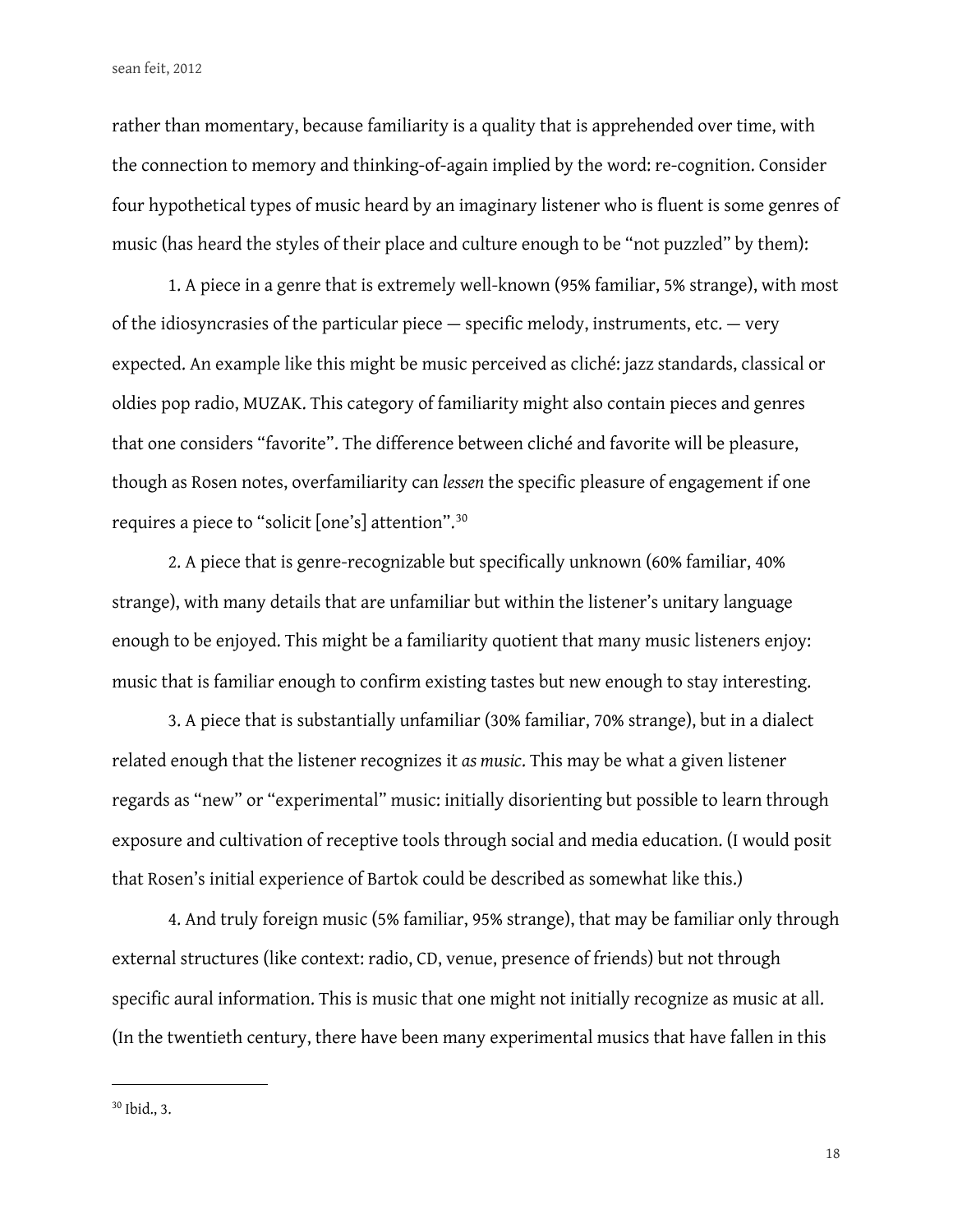category for many listeners, only to attain canonical status some years hence, when listeners' familiarity and thus pleasure-potential had grown.)

A listener's experience of a piece — or any portion of a piece — of music will always evidence a certain familiarity quotient, which itself is temporal: it may change frequently through a given listening or remain relatively stable. Familiarity can be mapped onto orientation and thence onto positionality.[how are you using positionality? In 265A we set up a critique of Gramsci on positionality and suggestd another definition. I'd be interested in how you use it here] When a given sound is familiar, I know *where I am* based on the clues it provides. When I see around me landmarks — buildings, topographical features, and other physical clues — I am oriented in space. I know where I am to some degree (based on the same kind of familiarity quotient as described above). Likewise, "soundmarks" — musical clues that indicate genre, style, culture, grammar, content — are the currency of orientation while listening. Note Rosen's description of his visceral response to the unfamiliar Bartok quartet: "It made me physically sick; I remember quite clearly a feeling of nausea.["31](#page-18-0) Nausea is a perfect physiological description for the experience of disorientation, and Rosen's story describes the process of his path from disorientation to orientation to pleasure. Pleasure is a consequence of orientation. What remains here is to map the process of perception of sounds such that the mechanism for that orientation is revealed. This map will lead to a discussion of some varying subjectivities that arise in a generalized music listener.

# *Buddhist phenomenology as a map of perception and the arising of the sense of self*

Music usually refers to sounds of some kind, and sound implies the sensory experience of hearing. Hearing can be casually distinguished from listening by the implied intentionality of

<span id="page-18-0"></span> $31$  Ibid.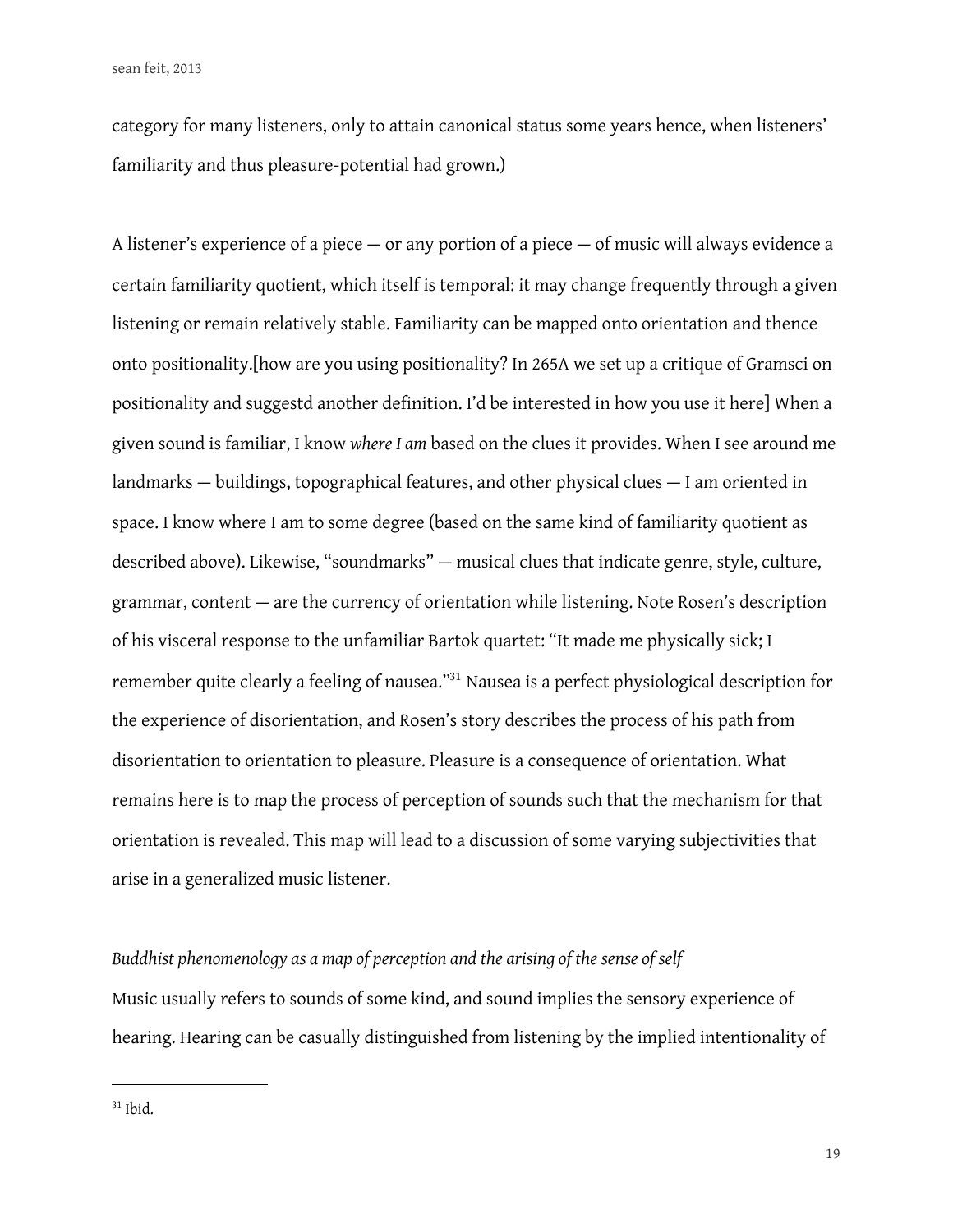the latter. "I hear traffic outside" is different from "I am listening to the cars go by". The first suggests that sounds appear in consciousness unbidden, and that I can be aware of them without needing to consciously turn my attention toward them. The second implies that I have made the choice to turn my attention to a given sound, or that I have chosen the sound itself, as we do with some music: "I am listening to Bach". I will use "hearing" to refer to aspects of sound-reception that are autonomic or involuntary (in humans that are not hearing-impaired), and "listening" to refer to those that require intentional engagement. This parsing mirrors the distinction made in western theories of perception between those which involve concepts ("epistemic perception", or "seeing that") and those which do not ("non-epistemic perception" or "simple seeing").<sup>[32](#page-19-0)</sup> As concepts (ideas, ideology, personal history) all color perceptions, it is useful to separate the two, and investigate the process whereby given sensory information is colored by conceptual information.

Buddhist epistemology, which I assert is a proto-phenomenology arising from the detailed observation of the perceptual-cognitive process, offers an empirically-grounded model of perception and cognition that will serve to highlight the process whereby sense data leads through complex associational chains to concept and meaning. The Buddhist model, though ancient, is a more useful map of perception than many western models precisely because it has been the foundation for a formal system of embodied mental cultivation (unlike more speculative western philosophy), and as such has been tested and refined by practitioners of meditation and inquiry for over 2500 years without substantial methodological invalidation. The aspect of Buddhist teaching unpacked here is not religious — it does not require belief or adherence to a "Buddhist" cosmological framework. It is a set of labels for aspects of experiential process that overlap in many ways with western scientific method, especially in

<span id="page-19-0"></span><sup>32</sup> Daniel O'Brien, "Epistemology of Perception," in *Internet Encyclopedia of Philosophy*, ed. Bradley Dowden (2004).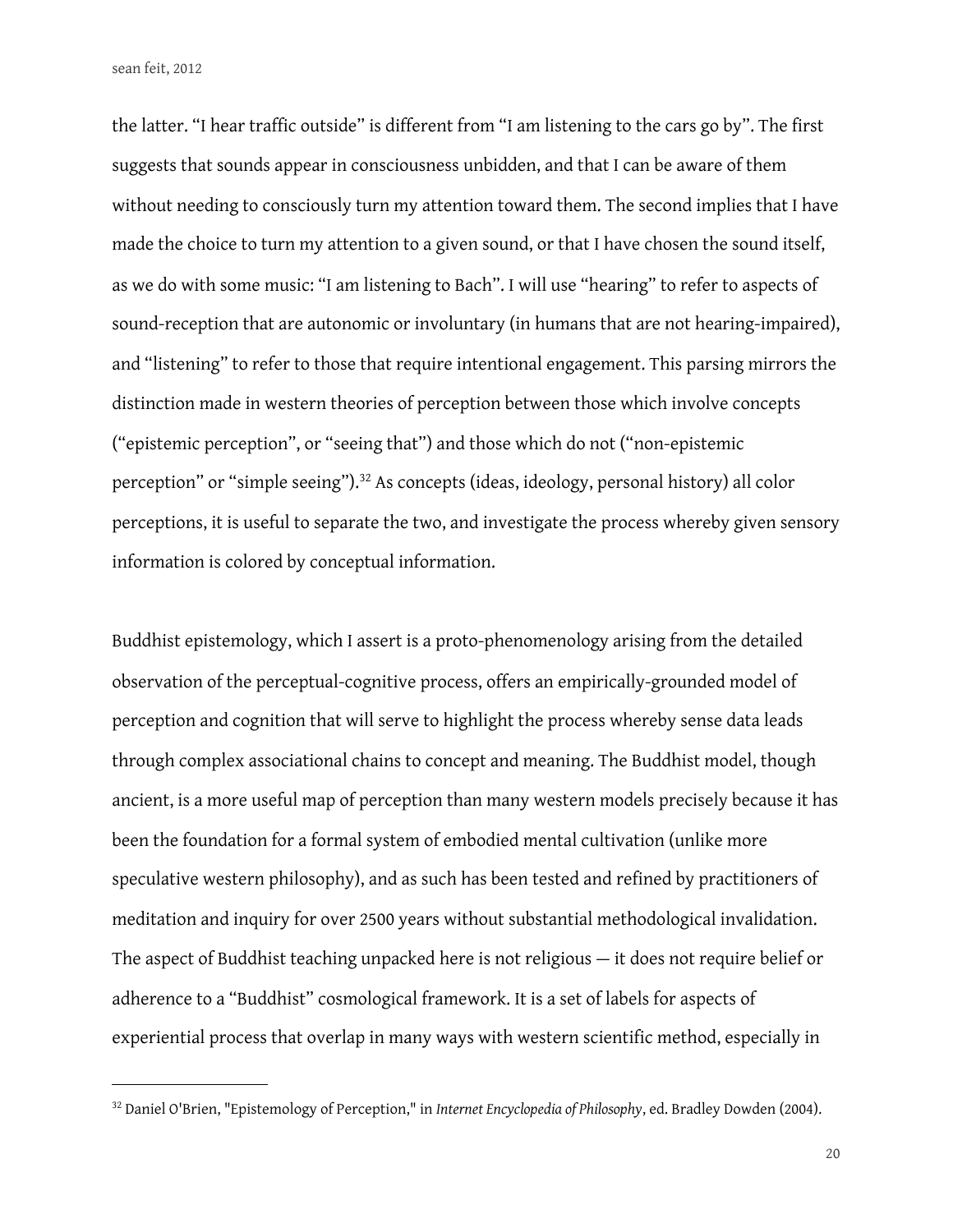its exhortation toward individual experimental verification of claims.<sup>[33](#page-20-0)</sup> The theory is set out in one of the world's most detailed phenomenological models, the *Abhidhamma*, a reference manual to inner states that applies the tradition's psychological and ontological insights to the mapping of perception and cognition. It was laid out by Buddhist commentators in about 300BCE, 200 years after the Buddha[.34](#page-20-1) These and other early Buddhist teachings, preserved in the voluminous Pali Canon, describe momentary sensory experience in minute detail with the intent of revealing the underlying patterns behind every conscious experience, which are identifed as impermanence (*anicca*), unreliability (*dukkha*), and the absence of a consistent self (*anatta*).[35](#page-20-2) The apprehension of these three basic qualities — said to be present in every moment of conditioned existence — is considered to lead directly to realization of the "unconditioned", or *nibbana* (*nirvana* in Sanskrit, literally "unbinding", as a flame is unbound when its fuel is exhausted). The process of inquiry that leads to this apprehension is called *vipassana*, which translates as "seeing clearly".

The Buddhist model that will be most useful in a discussion of perception, meaning, and subjectivity is a structural understanding of momentary sensory experience called "the five aggregates" (*pañcakkhandha*). The *khandha* are descriptors of elements of conscious experience that arise in the moment of sense contact. There are teachings that the *khandha* arise simultaneously, and teachings that they arise sequentially. Here I will treat them as

<span id="page-20-0"></span><sup>33</sup> The charge toward direct experimental confrmation is enshrined in the famous Pali word *ehipassiko*, often translated as "to be seen for oneself [through direct experience]".

<span id="page-20-1"></span><sup>34</sup> See Bikkhu Bodhi; Anuruddha, *A comprehensive manual of Abhidhamma: the Abhidhammattha sangaha of Ācariya Anuruddha* (Kandy: Buddhist Publication Society/Pariyatti 1993).

<span id="page-20-2"></span><sup>&</sup>lt;sup>35</sup> Known as the "three characteristics", they are the most important of the fundamental insights in Theravada (literally, "Way of the Elders") Buddhism, which is the form practiced in Thailand, Burma, and Sri Lanka, as well as in the growing Insight Meditation tradition in the west. The Theravada tradition uses the Pali language, a variant of Sanskrit, and the technical Buddhist terms in this essay are mostly in their Pali forms.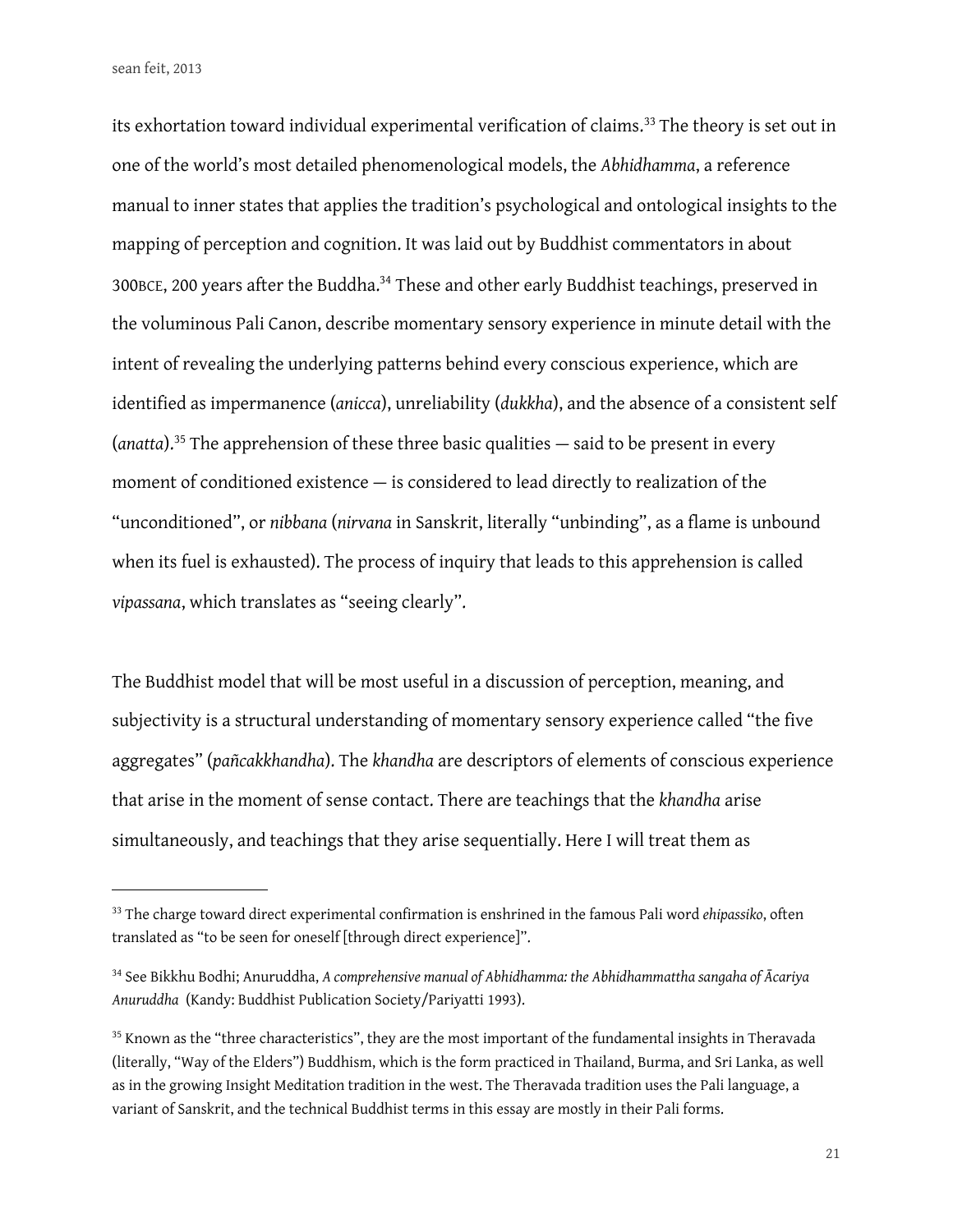simultaneous aspects of a moment of autonomic perception, specifically hearing. The assertion of simultaneity prefgures Heidegger in his account of "thingness":

We never really first perceive a throng of sensations, e.g., tones and noises, in the appearance of things — as this thing-concept alleges; rather we hear the storm whistling in the chimney, we hear the three-motored plane, we hear the Mercedes in immediate distinction from the Volkswagen. Much closer to us than all sensations are the things themselves.<sup>[36](#page-21-0)</sup>

Though they are discreet events, the experiences of the five *khandha* arise together as one experience of a thing/moment. The list of the five *khandha* is as follows, with examples using music as the sense contact. The map is generalizable to any sensory contact including thoughts and emotions, which are considered to be the sense data of a non-diferentiated heart-mind (*citta*), a receptive sensory organ like the eyes, ears, skin, etc.<sup>[37](#page-21-1)</sup>

1. Form (*rūpa*) — all physical experience, including the sensory information from the five physical senses. Example: air pressure changing on the ear drum, sensations in the ear canal, firing of the auditory nerve.<sup>[38](#page-21-2)</sup>

2. Feeling (*vedanā*) — simply whether a given sensation is pleasant, unpleasant, or neutral. Example: the pleasure or pain caused by any sound in the moment of hearing it,

<span id="page-21-0"></span><sup>36</sup> Martin Heidegger, *Poetry, Language, Thought* (New York: Harper Collins, 1971). 26.

<span id="page-21-1"></span><sup>&</sup>lt;sup>37</sup> This doctrinal list requires using conventional English words in slightly different meanings than in casual usage. To reflect that specificity, I will capitalize words that refer to specific elements of the list, like "Perception".

<span id="page-21-2"></span><sup>&</sup>lt;sup>38</sup> The Form *khandha* refers specifically to the subjective side of matter: the act of coming into contact with things through a "sense door". In this sense it challenges Heidegger's description of "thingness", in which he asserts that the "thing itself must be allowed to remain in its self-containment", not making it "press too hard upon us", which a purely sensory theory might do. See Ibid. The Theravada model of the fve *khandha* makes no claim about the inherent reality or materialty of forms, though it does reveal the lack of self, satisfaction, and permanence in every conditioned thing via the teaching of the three characteristics. A later Buddhist school, *yogācāra* ("mind only" or "subjective realism"), would maintain that only the mind (*citta*) is objectively real, creating for some time a dialectic with the *mādhyamaka*, the emptiness-based school of Nagarjuna. The two schools later merged, considering the mind-only teaching to be a skillful method (*upaya*) to take on as part of the training in deconstructive perception.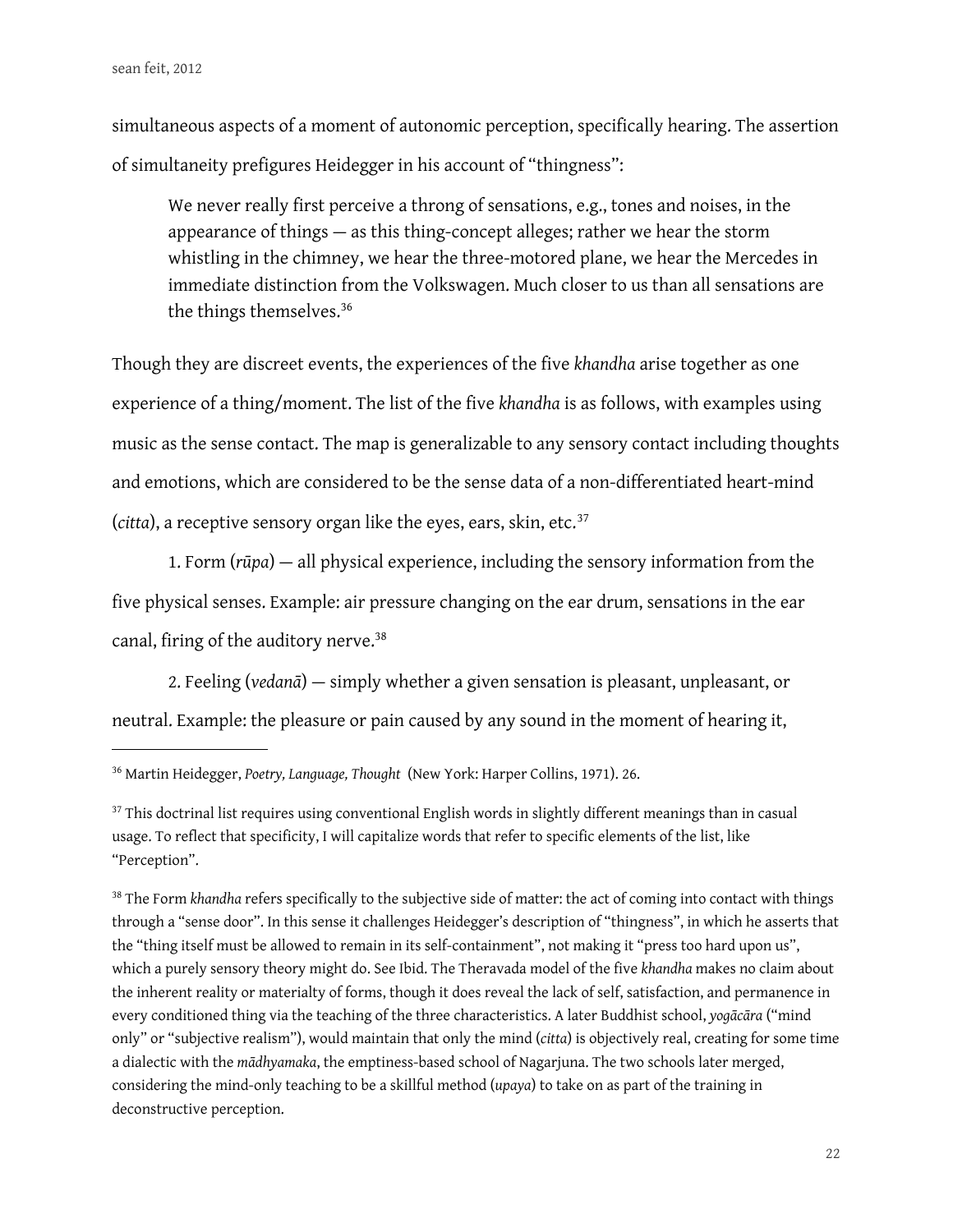whether through volume, timbre, or other conditions (including learned preference). Satisfaction? Bliss?

3. Perception (*sañña*) — the bare quality of recognition via memory. Perception is where semiotic association manifests, as the mind compares incoming information to its store of personal historical referents and makes connections, as well as familiarity quotient. Example: the recognition of the sound of a piano key (but not the inner naming of it as "piano", which happens in the next aggregate), or the recognition of the opening note or chord of a familiar piece.

4. [Mental] Formations (*sankhāra*) - thoughts, emotions, comparison, analysis, etc. Everything that can be said to happen in the heart and mind that is not the other four *khandha*. Example: tracking the progress of a familiar piece of music, or the comparing that arises hearing a familiar piece played by a new ensemble, or any of the thoughts of judgment or critique that arise in listening. Also thoughts of self and position and all other psychological experiences. Thoughts triggered by hearing can give rise to other thoughts in associational chains, or can give rise to emotional response, which produces its own *rūpa, vedanā, sañña,* etc.

5. Consciousness (*viññana*) — the "knowing" that accompanies any sense information. Consciousness in the context of the *khandha* does not refer to more personal aspects of sentience (like the sense of "I", or the various types of awareness), only to the one-to-one apprehension of the sense object. Example: hearing the opening E-fat chords of Beethoven's *Eroica*, I know that I am hearing. (All other aspects of recognition, interpretation, pleasure, analysis, and subjectivity belong to other *khandha*.) Consciousness identifes whether a listener is conscious (aware of hearing or actively listening) or unconscious (unaware of hearing, even if sounds are present, as when unconsciously tuning out ambient music in a department store). [conscious and unconscious are usually linked in current critical theory with hegemonic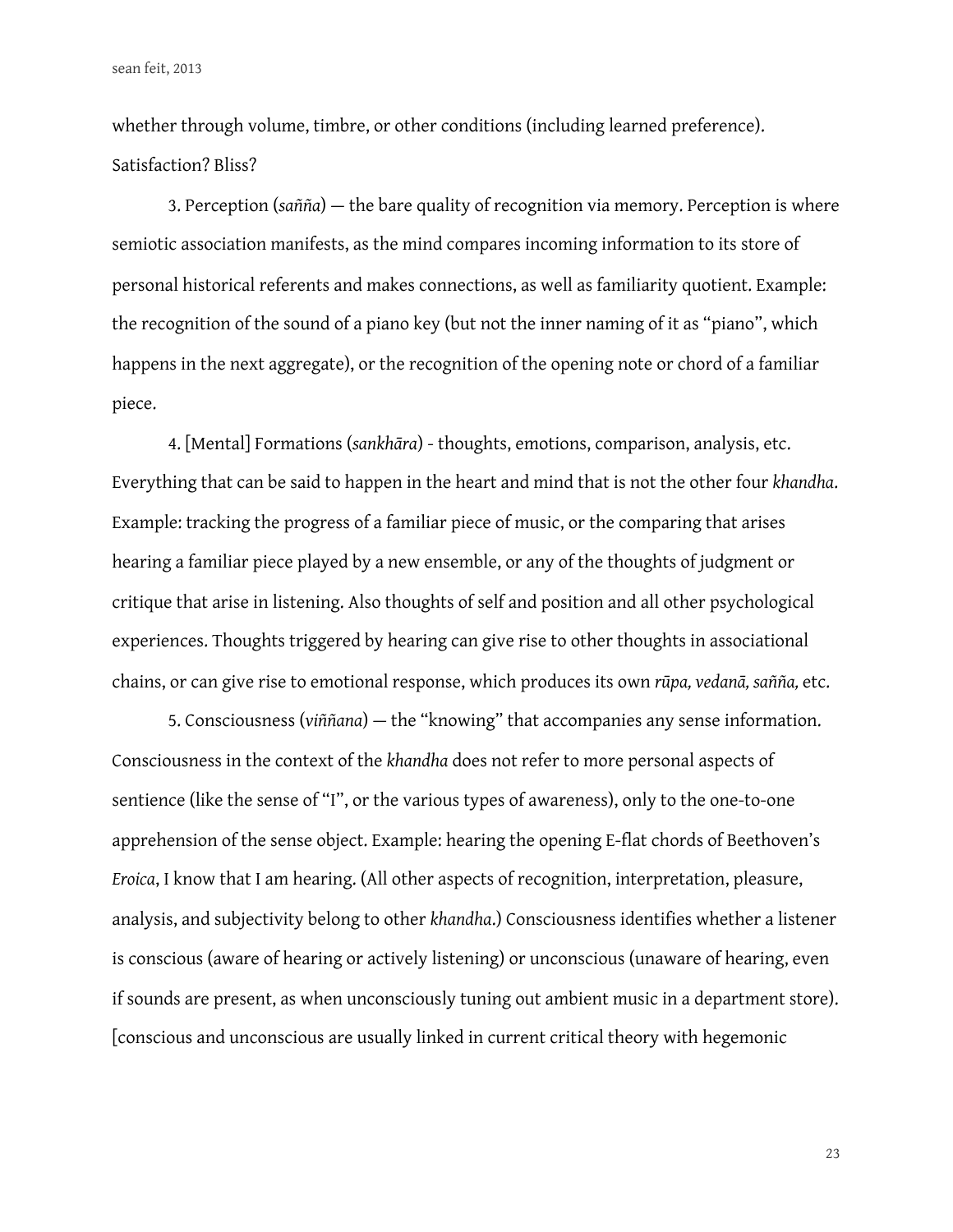structures of western liberal social contract states. You might want to develop 'awareness' in contrast to the constraints and repressions of 'consciousness'.]

This reading of the process of perception and recognition is a structuralist phenomenological model, which attempts to map some relevant aspects of a moment of sense contact. Deconstruction and other strategies — every strategy, in fact — arise as *sankhāra:* in the neverending flowering of associational chains. Critique of power in all its forms, including in the structures and use of music, consists completely of *sankhāra*: thoughts and emotions, context and intertext, discourse, ideology, and the self. [I would need to carefully discuss with you how you are using these terms before I could accept that they are all equally open to *sankhāra* – and of course I would need to achieve a better appreciation for *sankhāra*] The *khandha* happen immediately upon sense contact, and all contribute to the *sankhāra* "I". Humans tend to identify with all of the *khandha*, taking their content to be real and then interpreting that content such that a consistent self is affirmed. The Buddhist teaching of *anatta* ("not self") challenges that interpretation, but without afrming or denying *anatta* it is still clear that identifcation happens. Listeners identify with the body, or Form ("I am here"), Feelings ("I like it"), Perception ("I've heard this before"), Formations ("I'm a fan of this style"), and Consciousness ("I'm listening").

# *Familiarity, pleasure, subjectivity, positionality*

As discussed above, familiarity (via *sañña*) and pleasure (via *vedanā*) particularly support the sense of self, and when both are strongly present — a high familiarity quotient and substantial pleasant Feeling — conditions are ripe for the arising of a strong sense of self ("Bach is king!"; "we were won over by the exquisite balance of his symmetrical patterns").<sup>39</sup> Familiarity

<span id="page-23-0"></span><sup>39</sup> Rosen, *The Frontiers of Meaning: Three Informal Lectures on Music*: 5.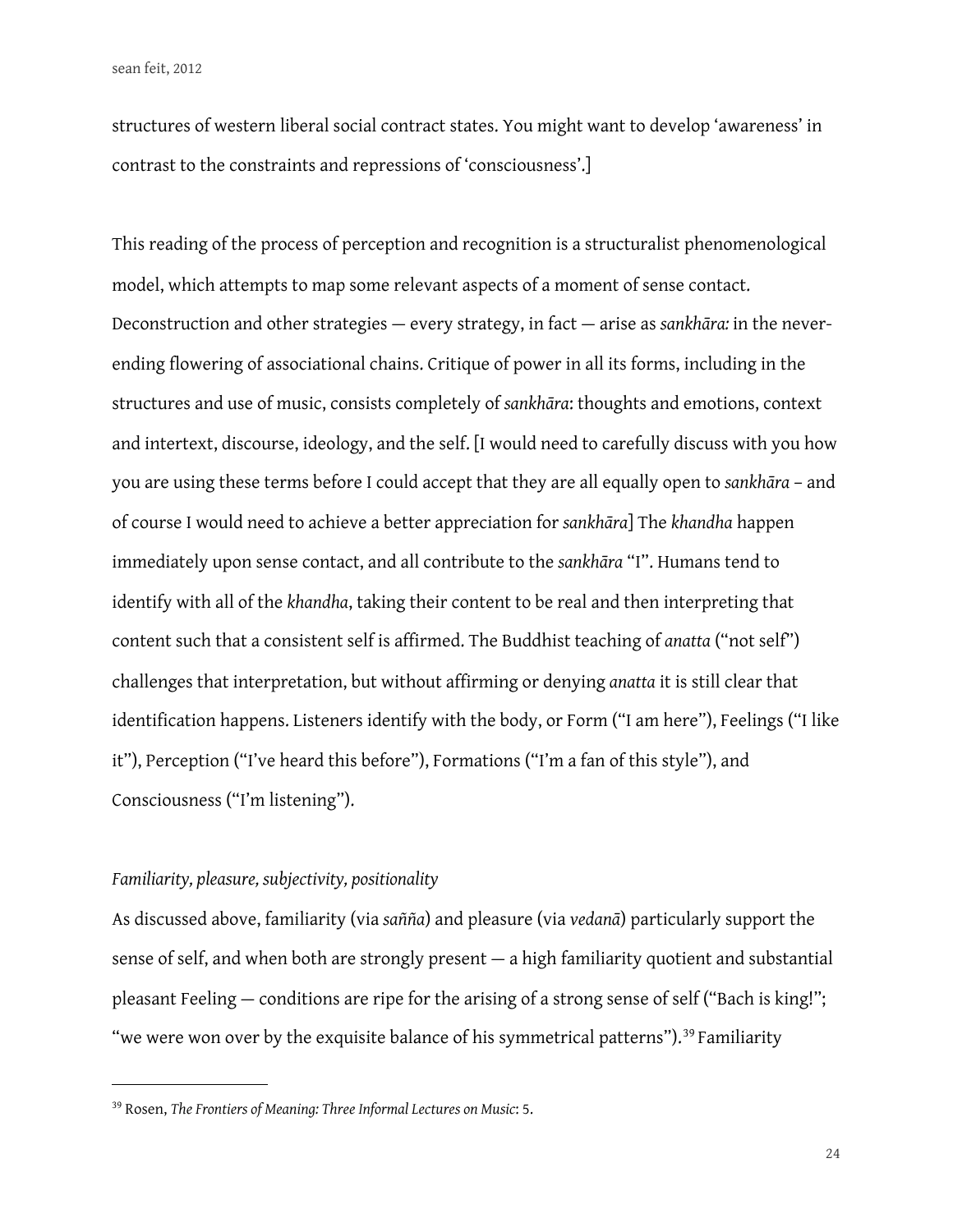without pleasure also creates self, but in opposition, manifesting as passivity (ignoring) or active rejection (expressing dislike or resistance to a style or genre).<sup>[40](#page-24-0)</sup> Familiarity is closely linked to consistency, since in order to recognize something it has to sound relatively consistent between hearings, and a music's consistency gives it its familiarity quotient as familiar and unfamiliar sounds mix in predictable amounts. Familiarity and consistency are also markers of temporal positionality: knowing where I am in time. Familiarity is governed by memory and arises as Perception, and consistency is the sense that moments of past experience are similar enough to each other as to hold a common identity, which we can call "the sense of object constancy", the necessary support for "the sense of subject constancy" (with both being possibly illusory because impermanent, or *anicca*). Both perceptions claim truthfulness through identifcation with the *khandha*, but cannot prove the reality, solidity, or consistency of either subject or object.<sup>[41](#page-24-1)</sup> The maintenance of a stable sense of self, even if undecidably illusory, requires perception of some degree of subject constancy, which can thus be gained through listening to music that is consistently familiar and pleasurable, triggered by both present-time sensation (acoustics, giving rise to *vedanā*) and positive relation to the past (recognition, or *sañña*, and associational chains, *sankhāra*). Music that gives enough evidence of consistency that the perception of subject constancy is not

<span id="page-24-0"></span><sup>&</sup>lt;sup>40</sup> And a genre can certainly be a tool of hegemony, as can a musical grammatical device, as discussed above, and so appropriate to be resisted. Consider the stereotypically dramatic music that accompanies action scenes in movies. Those timbres and rhythms become learned, and the associational chains that tie them to the heart pounding, the tense musculature, the riveted eyes are also learned. Soon, that music is efective in producing exactly the responses that the industrial entertainment industry needs its consumers to experience. And we don't have to like it for it to work. We just have to recognize it and respond. Resistance to these emo-acoustic triggers is difficult — they're deeply learned — so abstention from blockbuster movies may be called for. The ideology of tonality, however, is so embedded in global culture now that escape from it is futile. Resistance to the ISA of tonality, of course, happens throughout the experimental music world, turning New Music series' into possible Temporary Autonomous Zones (see Hakim Bey).

<span id="page-24-1"></span><sup>&</sup>lt;sup>41</sup> Of course, object relations theory as a model of infant development does not question the thingness of objects (hand, toy, mother…) in the way that phenomenology, both western and Buddhist does.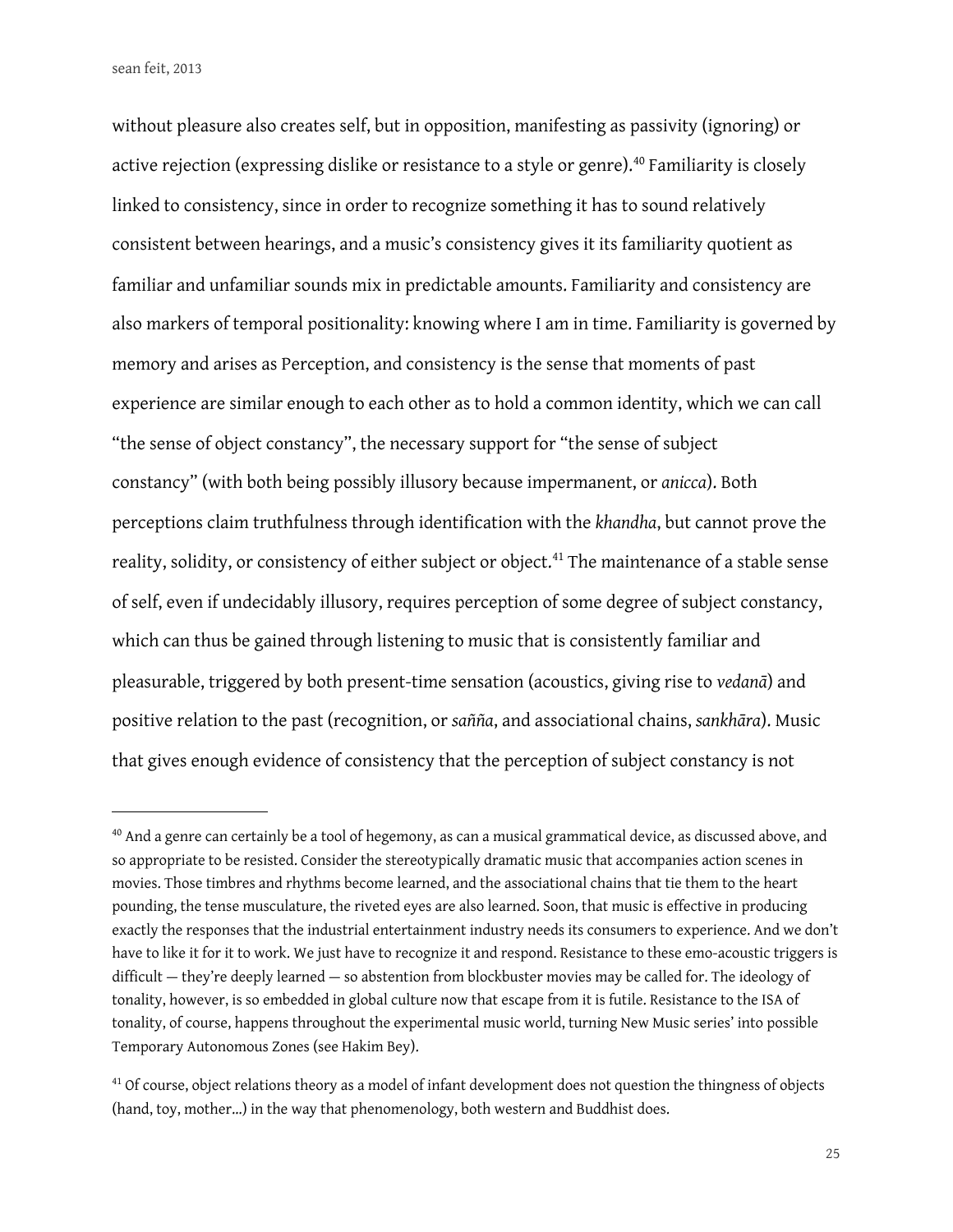challenged supports a strong sense of self, while disorienting music (that does not demonstrate consistency) challenges the stability of the self. When content is disorienting enough that consistency is undermined, a listener may transfer attention to another (more familiar or consistent) field of content in order to maintain subject constancy (like read the program notes, or just stop listening and turn attention to some other sensory information).[a lot of this is dependent on earlier definitions that I am not confident about. OR about words such as Kanda/sanna/ etc of which I need greater comprehension]

Positionality exists before listening, and manifests through intention (hearing vs. listening, and why one listens), context (where and how one listens), and ideology (sankhara that fix one's subjectivity in relation to hegemonic power). Position, orientation, and disorientation all are words that describe a spatial relationship near or far from the centers of security, power, and stable identity. Position also describes a listener's historical stance, often unconscious, but through education often conscious (or self-conscious). Subjectivity is defned by relationship of the self to a dominant discourse — thus subjectivity is the self (the sense of "I") plus position in relation, located through opposition. With fuctuating positionality (as the social forces that surround a given act of music consumption change, along with the somatic, psychological, and intellectual aspects of listening), three temporal (and temporary) subjectivities are created, called subjectivities because they often arise in discourse, in this case in relation to institutional music of a common genre or grammar, which most western music is.[why always concerned with self in discourse? Why with opposition? My ignorance no doubt]

1. "Initial subjectivity" (IS) in the intentional listener is grounded in the reason/context for listening ("I'm at the club to hear Esperanza Spalding"). Initial subjectivity in the unintentional listener is grounded in social context ("I heard Neil Diamond playing in the car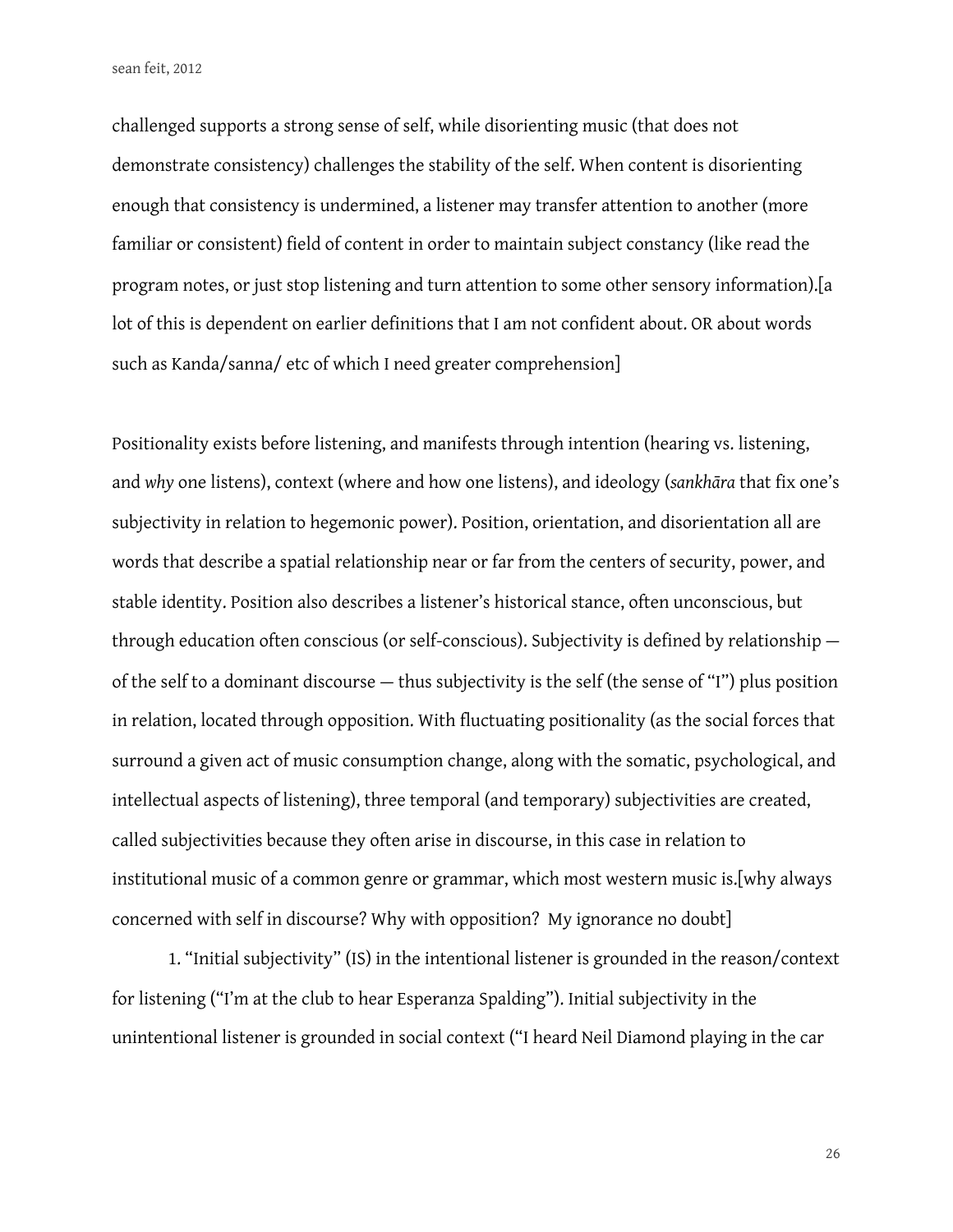next to me"). Initial subjectivity is what meets sense contact, and is both the cumulative result of all previous "momentary subjectivities" and prepares the ground for each new one.

2. "Momentary subjectivity" (MS) is the sense of self and position that arises concomitant with a moment of sense perception ("I love how she's playing that bass!").

3. "Cumulative subjectivity" (CS) is the sense of a continuous self and position called "me", which is the result of perceiving the stream of momentary subjectivities as sequential and continuous ("I always love coming here — they book the best bands."). CS and IS are the same, except that CS orients toward the past (it is a result) while IS orients toward the future (it is a precondition). All 3 describe a present-moment phenomena, so while they are temporal in that they describe a listener's relationship to the past and future, they necessarily arise in the present, as all subjectivity must. As sense contacts flow in, orientation, via familiarity, pleasure, and associational chains, or disorientation, causing the attention to compensate in some way, appear in some amount (familiarity quotient), solidifying momentarily as a new CS, which is the initial state for the next incoming contact. The process of listening to music triggers these subjectivities in ways that are historically determined (via social context, personal history, associations, ideology) such that like language, reception of meaning depends on the history and education of the listener, including all the idiosyncratic association chains they bear. However, socialization around a given musical style is not as consistent as it might have been in many communities in the past, so the range of education and associations is correspondingly vaster. Simple tonal sequences do carry extremely wide consistency of use, and persist in contemporary western music of most kinds, so these sequences carry the power of familiarity for a huge number of people. That familiarity makes them sources of consistency, orientation, pleasure, and subjectivity for listeners to many genres of music.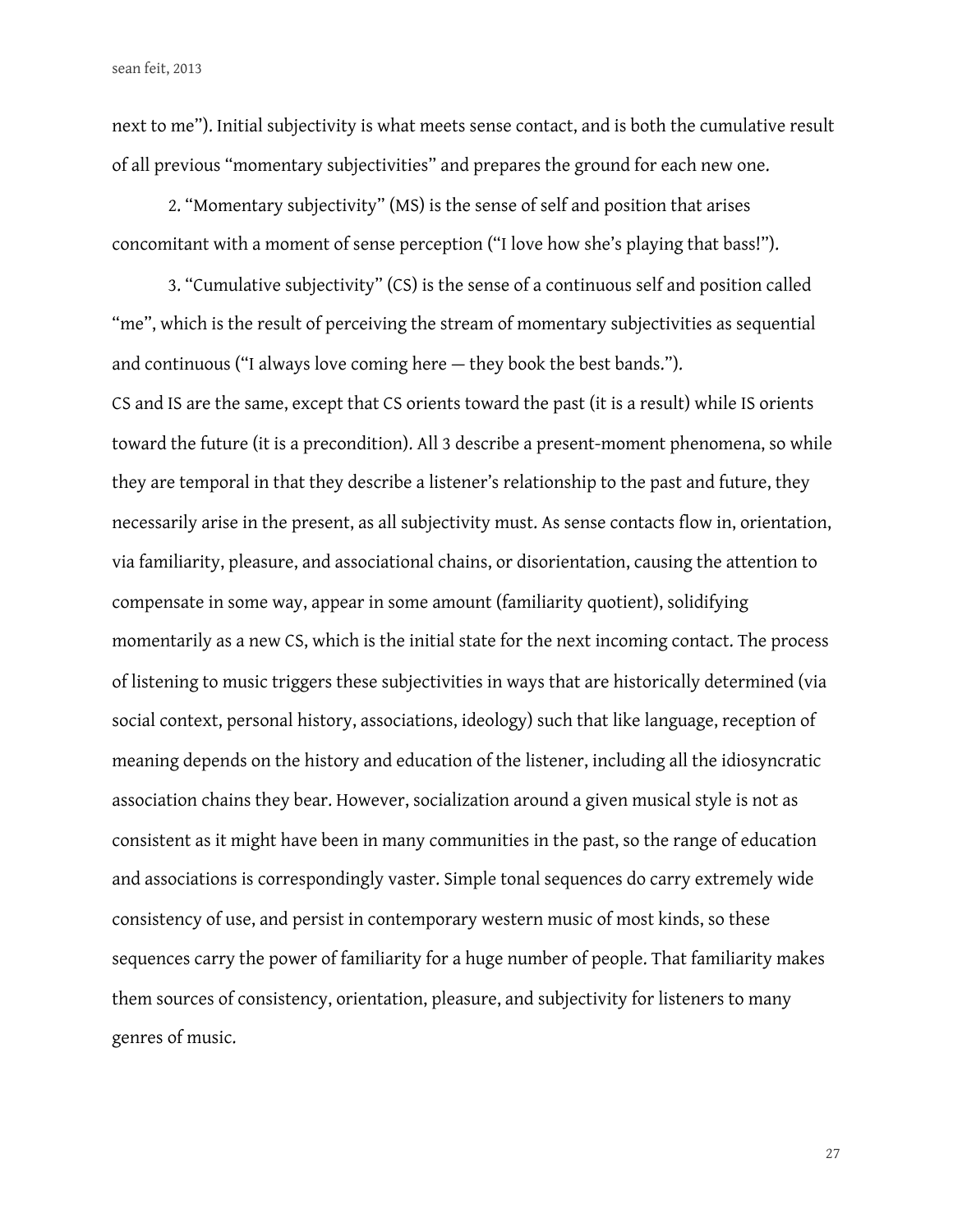The use of a Buddhist phenomenological framework for unpacking perception may be useful in an ongoing discussion of the mechanisms by which music imitates, expresses, invokes, or creates meaning of many kinds. The benefts of the semiotic method for music analysis are in revealing the ways that music is like spoken language, carrying meaning in every statement and sound, whether perceived as directly referential or not. And as a balance to the insufficiency of semiotics to chart the relative affective experience of music listening, phenomenology proposes that meaning does not lie in the work itself but in the moment of receiving it, with all the associations and context that moment implies. Deconstruction of the endlessly intertextual moments of music listening will reveal endless associational chains, the movement of discourse and resistance or identification, and the infinite unknowability of any music's "meaning". Subjectivity and a sense of self are the constantly re-arising products of the act of listening, and music, perhaps *because* it resists direct linguistic or logical meaning while still remaining understandable, is the perfect vehicle for the arising, solidification, and celebration of that self. In the Buddhist framework, the self is seen through as ontologically unstable (impermanent, unreliable), and so an inquiry into the processes of identifcation may naturally turn toward seeing that instability more clearly. Music listening can aid this core deconstruction through self-conscious cultivation of disorientation and the unfamiliar. The destabilized listener can then allow the listening experience to become one that challenges the reifed self and tilts the heart-mind toward the dangerous freedom of selfessness and nonpreference [I like where this ends up. Just wish in a way the essay were more about this ending than getting the discursive pinned down.]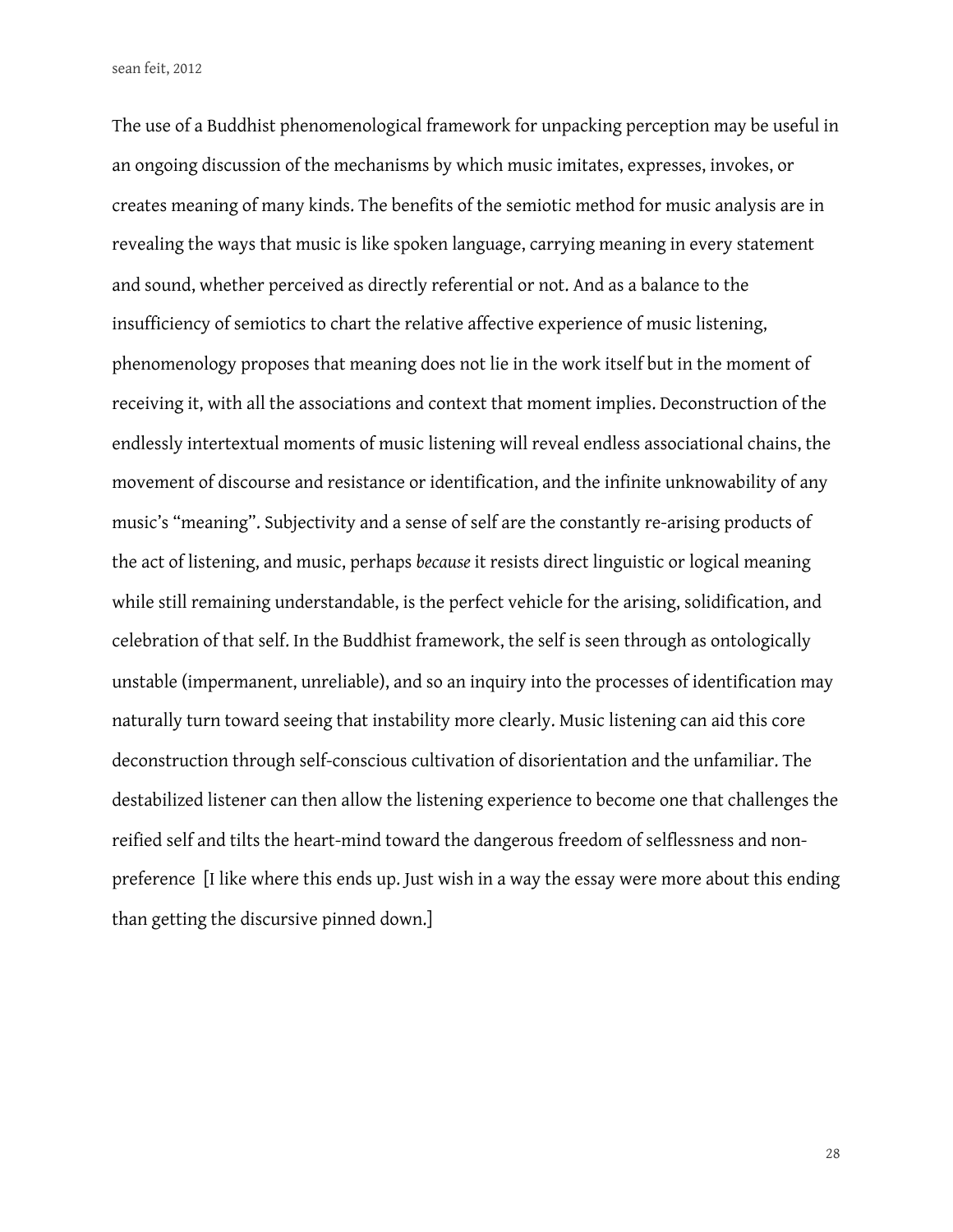# Bibliography

Althusser, Louis. *Lenin and Philosophy*. New York: Monthly Review press, 2001.

Anuruddha, Bikkhu Bodhi;. *A Comprehensive Manual of Abhidhamma: The Abhidhammattha* 

*Sangaha of Ācariya Anuruddha*. Kandy: Buddhist Publication Society/Pariyatti 1993. Babbitt, Milton. "Who Cares If You Listen?". *High Fidelity* (1958).

Bakhtin, Mikhail. *The Dialogic Imagination: Four Essays*. Austin: Univ. of Texas Press, 1981.

Burnham, Scott. "The Second Nature of Sonata Form." In *Music Theory and Natural Order from the Renaissance to the Early Twentieth Century*, edited by Suzannah Clark; Alexander Rehding. Cambridge: Cambridge University Press, 2001.

Chanan, Michael. *Musica Practica: The Social Practice of Western Music from Gregorian Chant to Postmodernism*. London: Verso, 1994.

Faulkner, Anne Shaw. "Does Jazz Put the Sin in Syncopation?" *Ladies Home Journal*, 1921, 16-34.

- Fish, Stanley. *Is There a Text in This Class: The Authority of Interpretive Communities*. Boston: Harvard University Press, 1980.
- Harap, Louis. "Some Hellenic Ideas on Music and Character." *The Musical Quarterly* 24, no. 2 (1938): 153-68.
- Harwood, Dane L. "Universals in Music: A Perspective from Cognitive Psychology." *Ethnomusicology* 20, no. 3 (1976): 521-33.
- Heidegger, Martin. *Poetry, Language, Thought*. New York: Harper Collins, 1971.
- Klumpenhouwer, Jean-François Lyotard; Adam Krims; Henry James, ed. *Music/Ideology: Resisting the Aesthetic*. Amsterdam: Psychology Press, 1998.
- Kramer, Lawrence. "The Mirror of Tonality: Transitional Features of Nineteenth-Century Harmony." *19th Century Music* 4, no. 3 (1981): 191-208.
- ———. *Musical Meaning: Toward a Critical History*. Vol. 1, Berkeley: Univ. of California Press, 2002.
- Krausz, Michael, ed. *The Interpretation of Music: Philosophical Essays*. Oxford: Clarendon Press, 1993.

Krumhansl, Carol L. "Perceiving Tonal Structure in Music: The Complex Mental Activity by Which Listeners Distinguish Subtle Relations among Tones, Chords, and Keys in Western Tonal Music Offers New Territory for Cognitive Psychology." American Scientist 73, no. 4 (1985): 371-78.

- Manuel, Peter. "Popular Music in India: 1901-86." *Popular Music* 7, no. 2 (1988).
- Merker, Nils L. Wallin; Björn. *The Origins of Music*. Boston: MIT Press, 2001.
- O'Brien, Daniel. "Epistemology of Perception." In *Internet Encyclopedia of Philosophy*, edited by Bradley Dowden, 2004.
- Rosen, Charles. *The Frontiers of Meaning: Three Informal Lectures on Music*. New York: Hill and Wang, 1994.